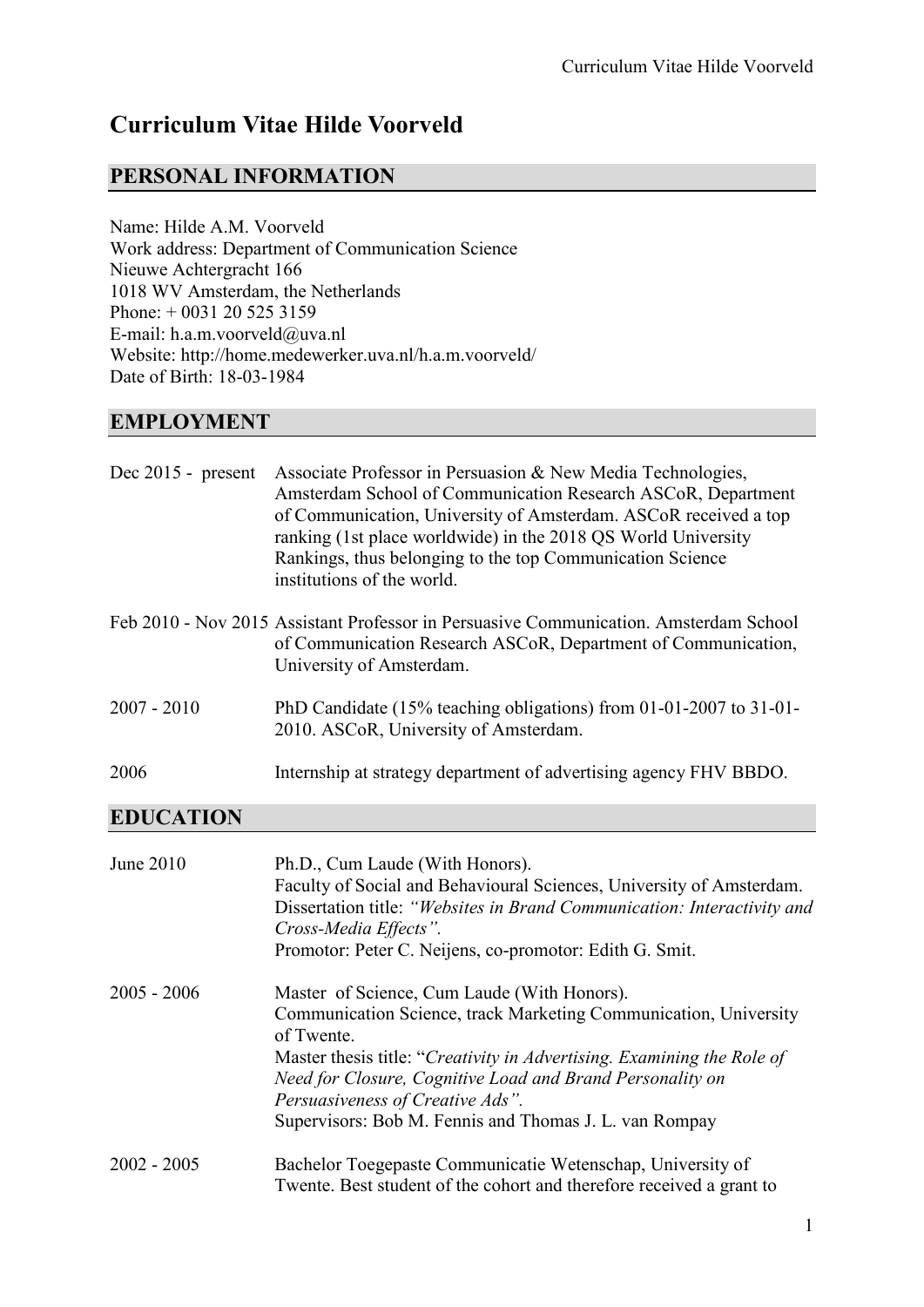visit the Annual Conference of the International Communication Association in 2006.

1996 - 2002 Secondary School Athenaeum C.S.G. Reggesteyn, Nijverdal.

#### **HONORS AND AWARDS**

Top paper award nomination (top 5) ICORIA 2019, Krems, Austria

AMMA runner-up for best media research. The most important media awards handed out by MWG (media work group). Project conducted with Dentsu Aegis (digital media agency).Nomination for the paper: Voorveld, H. A. M., Araujo, T. B. Bernritter, S. F., Rietberg, E. & Vliegenthart, R. (2018). How Advertising in Offline Media Drives Reach of and Engagement with Brands on Facebook. International Journal of Advertising, 37(5), 785– 805.

Runner up Outstanding article award Journal of Advertising (2018). for the paper: Voorveld, H. A. M., van Noort, G., Muntinga, D. G., & Bronner, F. (2018). Engagement with social media and social media advertising: The differentiating role of platform type. Journal of Advertising, 47(1), 38-54.

Runner-up Insights Scientist of the Year award (theme: digital advertising). 2018. MOA (Expertise Center for Marketing-insights, Research & Analytics).

ASCoR Baschwitz Young Researcher Award for the paper: Segijn, C. M., Voorveld, H. A. M., & Smit, E. G. (2017). An eye-tracking study into multiscreening: Viewing behavior, reporting, and effects. Human Communication Research, 3 (2), 295-314.

Finalist Journal of Advertising Best Article Award 2017. Segijn, C.M., Voorveld, H. A. M., & Smit, E. G. ( 2017). How related multiscreening could positively affect advertising outcomes. Journal of Advertising. 46:4, 455-472

ASCoR Baschwitz Young Researcher Award for the paper: Segijn, C. M., Voorveld, H. A. M., & Smit, E. G. (2016). The underlying mechanisms of multiscreening effects. Journal of Advertising, 45(4), 391-402.

Top paper nomination (top 5). International Conference on Research in Advertising, Ghent, 2017. Cross media Effects on Consumer Engagement on Facebook: The Differential Effects of Advertising Spend. Hilde Voorveld, Theo Araujo, Stefan Bernritter and Rens Vliegenthart.

Top paper nomination (top 5). International Conference on Research in Advertising, Ghent, 2017. Multiscreening In Real-Life. Claire Segijn, Theo Araujo, Hilde Voorveld and Edith Smit.

Top student paper nomination (top 5). International Conference on Research in Advertising, Ghent, 2017. Digital Magazine Advertising: Investigating The Persuasive Impact And Underlying Mechanisms Of Ad Interactivity In A Real-Life Setting. Rauwers, F., Voorveld, H. A.M. & Neijens, P.C.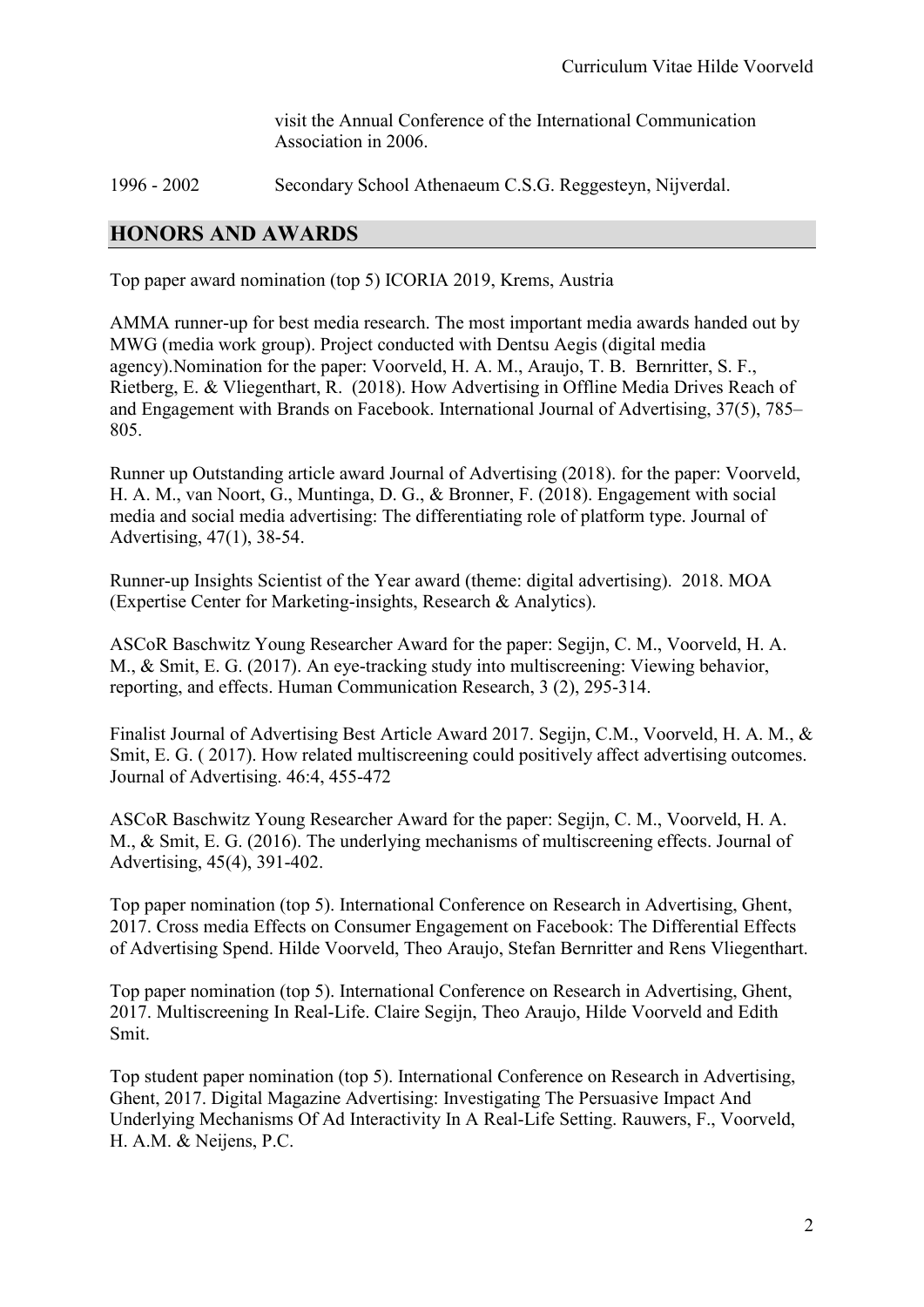The paper "The relation between actual and perceived interactivity. What makes the websites of top global brands truly interactive?" was ranked as one of the ten most important papers on online advertising published between 2007 and 2013 in the Journal of Advertising and therefore included in the first virtual special issue of the journal (2014).

Jonge Haan 2014. Young talent award from the Genootschap voor Reclame (Society for Advertising) for a person (< 30 years) who brings innovative ideas to the advertising and marketing communication industry.

Finalist (top 5) for best article of the year award, Journal of Advertising, 2012. "The relation between actual and perceived interactivity. What makes the websites of top global brands truly interactive?"

Top paper nomination (top 5). International Conference on Research in Advertising, 2011, European Advertising academy. Building brands with interactive websites? The influence of perceived interactivity and prior brand experience on brand relationship and brand image. Voorveld, H. A. M., Van Noort, G. & Duijn, M.

Outstanding Paper Award, 2010. Best article of the year published in Internet Research, "Consumers' responses to brand websites: An interdisciplinary review".

Top paper award. International Conference on Research in Advertising, 2009, European Advertising Academy. Exploring the relationship between actual and perceived interactivity. Voorveld, H. A. M., Neijens, P. C., & Smit, E. G.

## **GRANTS**

Research grant of Interdisciplinary Research priority Area Human(e) AI. PI, together with Tom Lentz (Institute for Logic, Language and Computation) and Evangelos Kanoulas (Informatics Institute) "Humanizing speaking chatbots? How prosody in chatbots influences communication effects." The project aims to answer the question whether proper use of prosody, such as intonation, tone, and rhythm, makes speaking chatbots more human-like, and how this subsequently influences users' cognitive, affective and behavioral responses towards the messages communicated via the bot.  $€50.000$ 

Research Fellowship Award. American Academy of Advertising. Grant for data collection in a project on synced advertising effects. with Claire Segijn. 2019. \$2000.

PhD position Persuasive consequences of conversational agents, funded by Research Priority Area (RPA) Communication/ The Digital Communication Methods Lab, with Araujo, Van Noort and Smit. €250.000. 2018

SWOCC Research Grant. Grant awarded to do research on media orchestration. Goal is to give insight into which medium types best fit certain communication goals and give an overview on the appropriate online and offline KPI's for these goals and media. A social media experience study is part of the project.

Main applicant, PI, Six months 0.4 FTE (September 2015-Februari 2016), monetary equivalent research time:  $\epsilon$ 18.000 + data collection  $\epsilon$  15.669,50. Total:  $\epsilon$ 30.669,50. Paper published in Journal of Advertising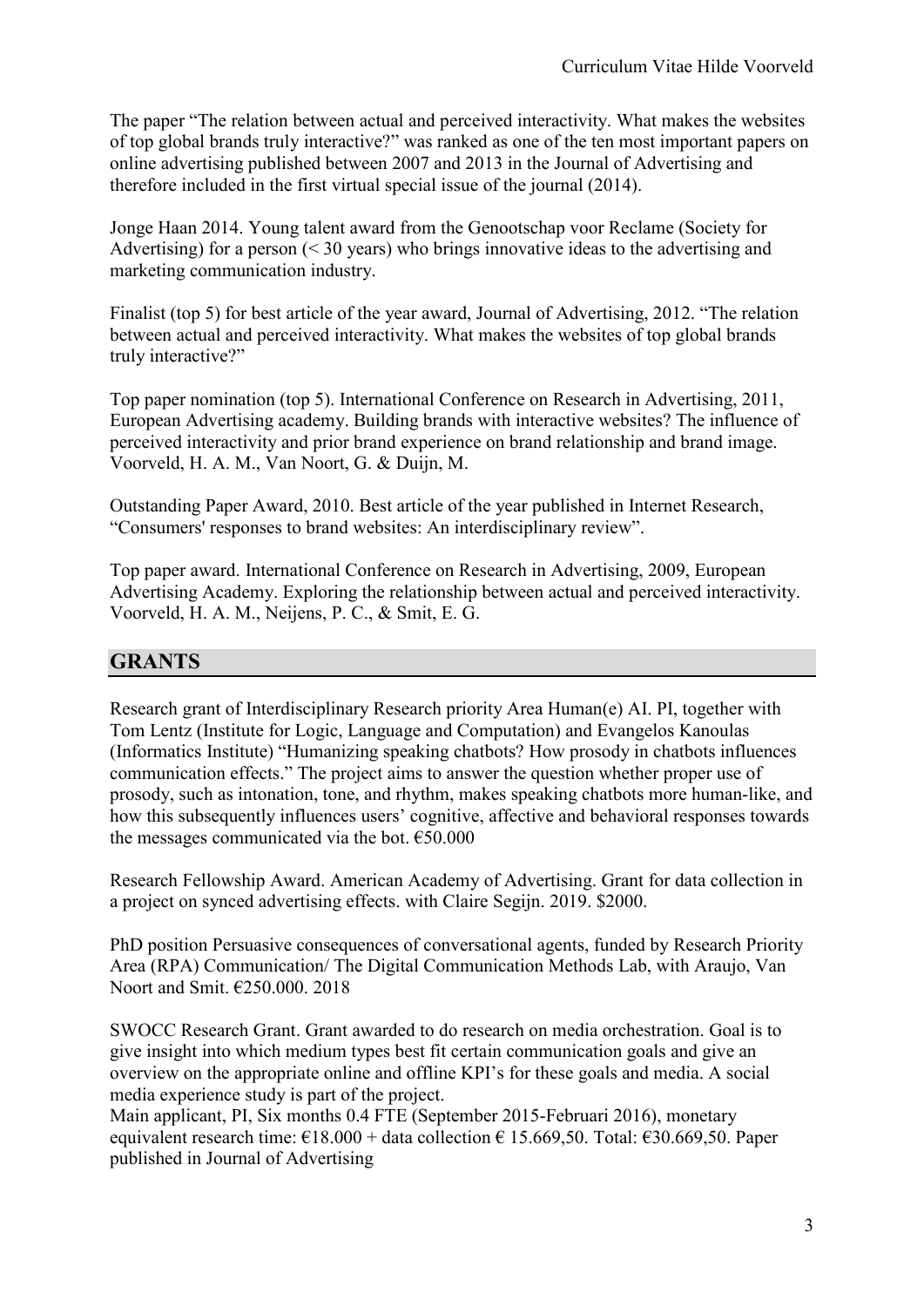SWOCC Research Grant. Grant awarded to do research on the uses and effects of creative media advertising. A content analysis and meta analyses are part of the project. Meijers, Eelen & Voorveld. Co-applicant. Monetary equivalent research time: €18.000 (February 2016-July 2016).

Data grant of DAN DNA (Dentsu Aegis network). This considers a rich data set, containing information on social media campaigns and interactions between brands and consumers on social media. 2016 Guda van Noort, Theo Araujo, Peter Neijens, Hilde Voorveld, Stefan Bernritter . Paper published in International Journal of Advertising

PhD position 'Persuasion while Media Multitasking', funded by ASCoR, with E.G. Smit. Phd candidate Claire Segijn. €231.353. 2014

Competitive ASCoR research grant (0.1 fte for 1year) 2014. Awarded by ASCoR to a limited number of high potential members to prepare H2020 projects.

Contract research for Sanoma International (€5.000). Contact: Harri-Pekka Kaukonen, CEO. Summarizing the current state of knowledge on cross-media advertising in the academic literature and formulating key learnings that Sanoma could potentially use, 2014.

PhD position 'Understanding Selective and Interactive Use and Effects of Digital Newspapers and Magazines', funded by ASCoR, with P.C. Neijens. PhD candidate Fabienne Rauwers. €236.719. 2014

Research Fellowship Award. American Academy of Advertising. Grant for data collection in a project on media multitasking and advertising effects, 2013.

The Council for Research Excellence (an independent research group funded by Nielsen) granted me and my co-author Vijay Viswanathan (Medill School of Journalism, Media, Integrated Marketing Communications, Northwestern University) access to their data from the Video Consumer Mapping study. This is the largest and most extensive media use observational study ever conducted. Paper published in Media Psychology

SPOT (the Dutch knowledge centre on TV advertising) granted me and my co-author Margot van der Goot access to the data collected in their time use survey. The data consisted of 3,048 diaries. Paper published in Journal of Broadcasting & Electronic Media

NWO Research Talent proposal to fund PhD position evaluated as "good". In spite of high ranking, no grant was awarded due to limited financial resources, 2013.

NWO Veni proposal evaluated as "very good" in the final phase. In spite of high ranking, no grant was awarded due to limited financial resources, 2012.

NWO Veni proposal evaluated as eligible for funding (subsidiabel) in the final phase (domain phase Alpha/Gamma). In spite of high ranking, no grant was awarded due to limited financial resources, 2011.

ASCoR Buijzen Research Visit Grant, 2011. €1800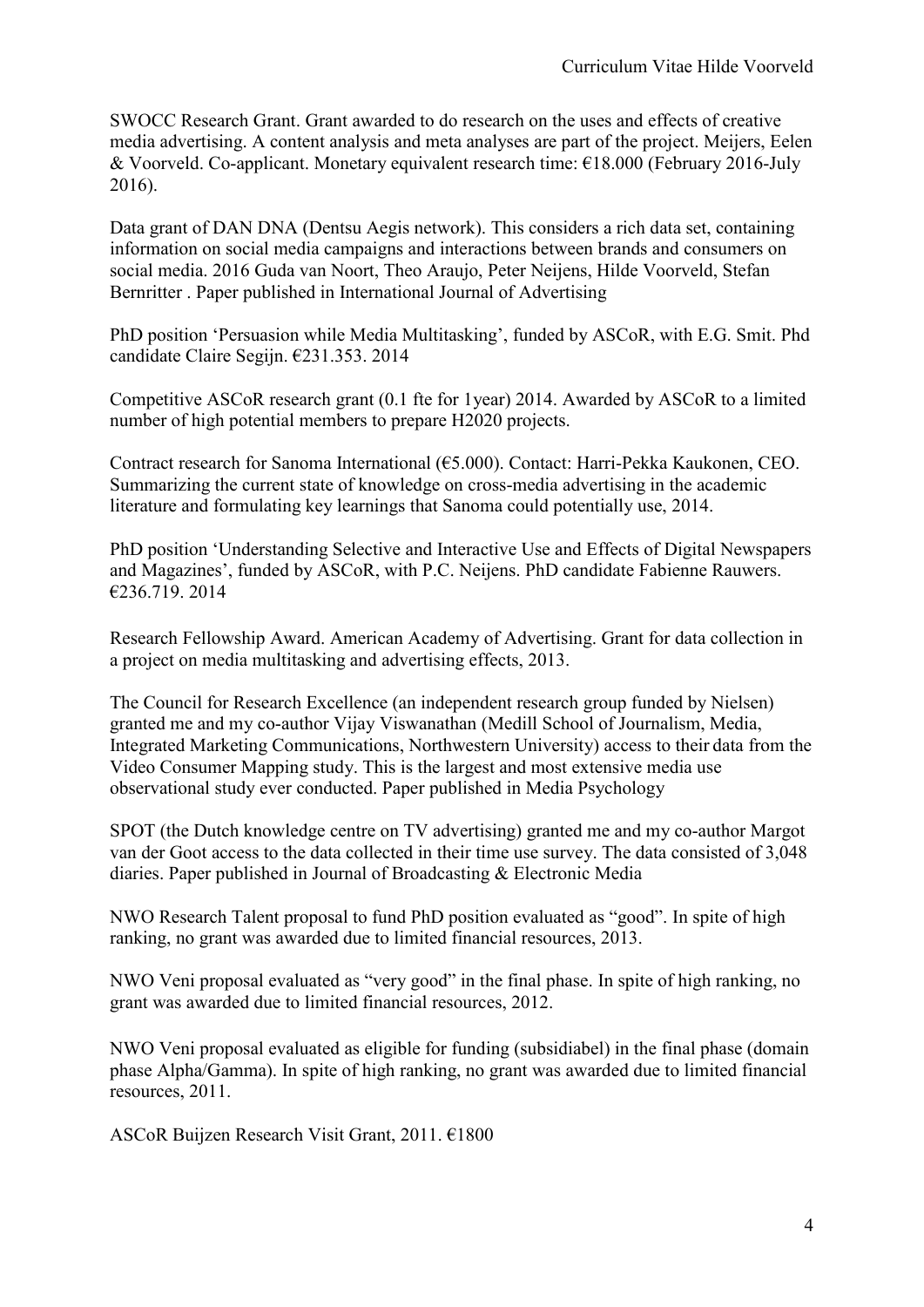Research Grant Marketing Science Institute, Cambridge, MA. \$10,500 for data collection in the project "A 360° View of Multimedia and Multichannel Consumer Behavior" Main applicant, Principal investigator., 2010. Paper published in International Journal on Media Management.

Several internal research grants from the Amsterdam School of Communications Research for several research projects, 2010-2018

## **TEACHING**

Development of new track in the Research Master. The Research Master's (Professional track) in Communication Science is a two-year MSc degree programme for students who would like to be at the forefront of the newest developments in understanding the role of communication and media in an applied context.

Coordinator and lecturer of the master elective Media Strategies (2015 - 2018) A Masters' elective seminar in which I closely collaborate with several media and communication agencies (e.g., MediaCom, Havas Media, Publicis). In small groups, students receive a briefing to develop a media plan for a real client (e.g., H&M, Heineken, Samsung). Students pitch their plans to the agencies. Students (approximately 75 per year) and agencies (approximately 10 per year) are very enthusiastic about this collaboration.

Coordinator and lecturer of the master seminar Marketing Communication (2015 - 2018) Masters' seminar in which students learn how advertisers and consumers communicate and how this influences their attitudes and behaviour (approximately 150 per year)

Development of specialisation seminar Marketing Communication. (2015)

Development of elective Media Strategies (2015)

Convener PhD club (2013 - 2015)

Coordinator and lecturer of thesis preparation groups (2013 - 2016)

Workshop on writing research proposals for prospective PhD students in NWO graduate program (2012 & 2013)

Coordinator and lecturer of the master specialisation seminar Media Strategies in Persuasive Communication (2010 - 2014)

Supervision of 65+ (Research) Master theses (2007- present, Dutch & English)

Development of the Master seminar Media Strategies in Persuasive Communication (2010)

Bachelor seminar Media Planning (2010)

Bachelor seminar Internal and External Communication (2008 & 2009)

Supervision of internships (2007- 2011)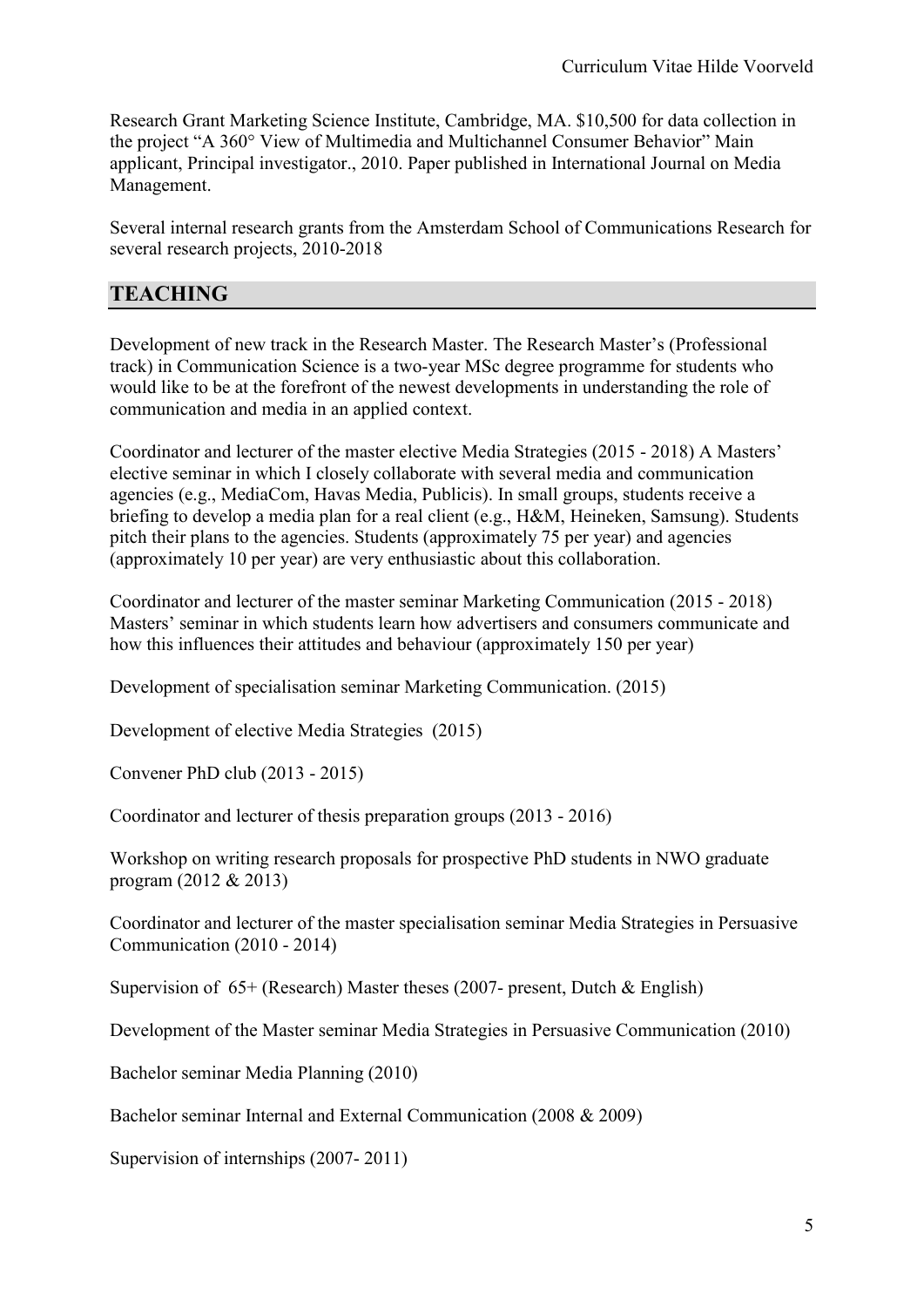# **SUPERVISION OF PHD CANDIDATES**

Co-promotor Carolin Ischen, Research Priority Area Communication, ASCoR, University of Amsterdam, Project: Persuasive consequences of conversational agents. Starting date 1 September 2018

Co-Supervisor René Haldborg Jørgensen. Media's role in advertising reception processes. Consumption, Culture and Commerce group at the Department of Marketing & Management. University of Southern Denmark, Odense.

Member of Doctoral Supervision Committee. Emma Beuckels. Advertising effectiveness within a media multitasking context. University of Ghent. January 2016- December 2020.

Co-promotor Claire Segijn. Everyday multiscreening. How the simultaneous usage of multiple screens affects information processing and advertising effectiveness. (June 16, 2017). Claire now holds a tenure track position at the School of Journalism and Mass Communication (SJMC) in the College of Liberal Arts at the University of Minnesota.

Honors and awards:

- − The Annie Lang Dissertation Award 2018 from the Information Systems Division of the International Communication Association.
- − The Biennial Best Dissertation Award 2019 for the Mobile Communication Interest Group.
- − ASCoR Baschwitz Young Researcher Award 2017 for the paper: An eyetracking study into multiscreening: Viewing behavior, reporting, and effects, published in Human Communication Research.
- − ASCoR Baschwitz Young Researcher Award 2016 for the paper: The underlying mechanisms of multiscreening effects, published in Journal of Advertising
- − Best student paper award at the Annual Conference of the American Academy of Advertising 2016, Seattle. Paper title: Consumers' Multiscreening Viewing Behavior, Reporting, and Effects: An Eye-Tracking Study.
- − Best Student Paper at the Annual Conference of the American Academy of Advertising 2015, Chicago. Paper title: Multitasking with second screen media. The persuasive effects and underlying mechanisms of multiscreening.
- − Travel grant to attend the 2015 Annual Conference of the American Academy of Advertising in Chicago.
- − Several other top paper nominations at international conferences.

Co-promotor Fabiënne Rauwers. Read. Click. Comment. Understanding the uses and effects of interactive features in digital magazines (May 9, 2019). Fabiënne now works as a postdoctoral research at the University of Leiden

− Several top paper nominations at international conferences.

#### Membership of Doctoral (PhD) committees

Gauze (Pitipon) Kitirattarkarn. The Role of Culture in Consumer-Generated Content Engagement. University of Amsterdam. 10 September 2019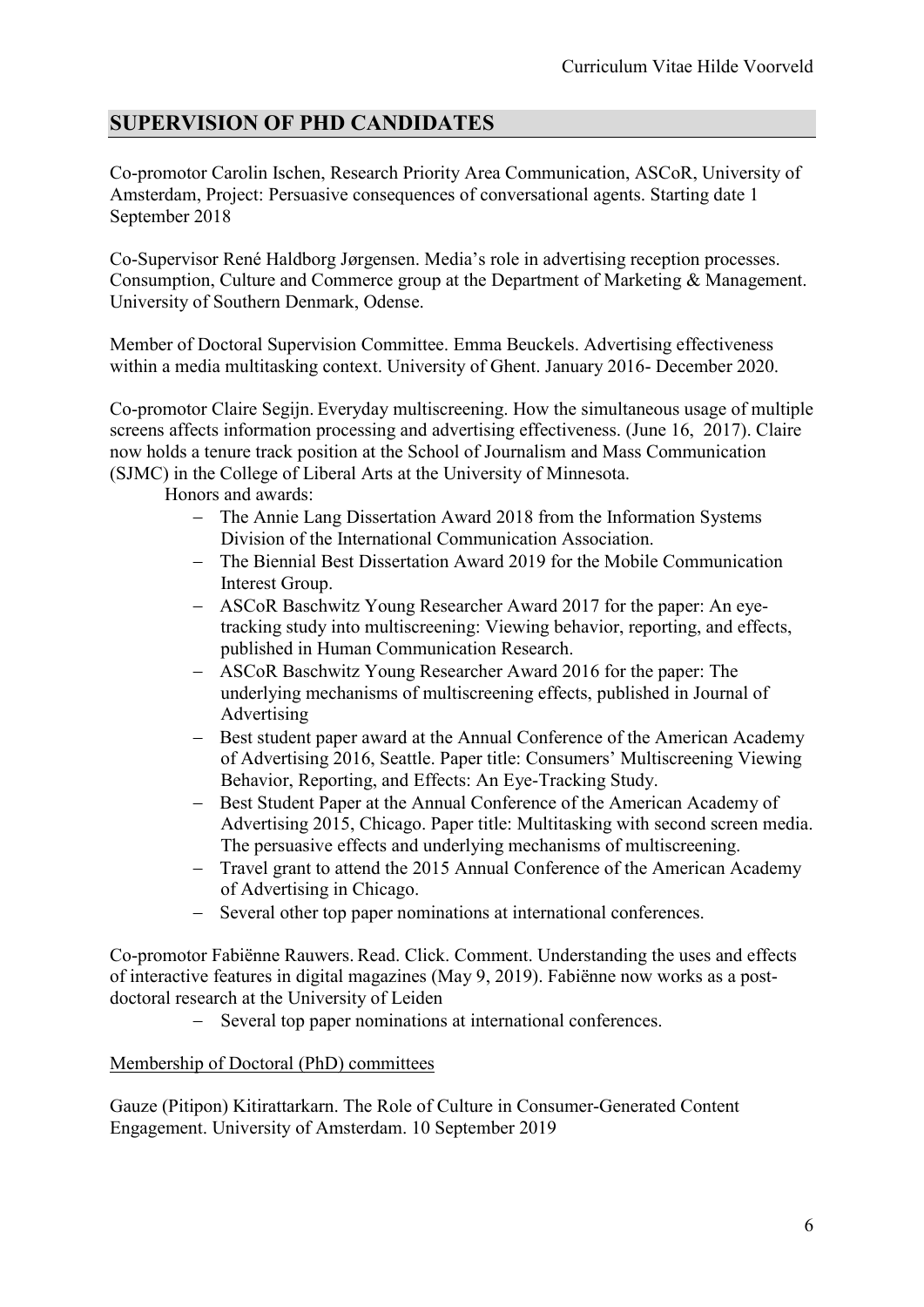Wisnu Wiradhany. Multimedia minded. Media Multitasking, Cognition, and Behavior. University of Groningen, department of Cognitive Psychology. April, 18 2019

Snezhanka Kazakova, The fragmented mind: Exploring the measurement and consequences of media multitasking behavior, Ghent University. February 2015

## **PROFESSIONAL ACTIVITIES**

Chair of the programme committee (opleidingscommissie, OC) (2016 - present).

Program group delegate ethical review of employee research Communication Science, Persuasive Communication (May - October 2014; September 2017- present).

Board member of the European Advertising Academy www.icoria.org (2014-present).

Editorial board member of Journal of Advertising, Journal of Broadcasting & Electronic Media, and Journal of Interactive Advertising.

Ad hoc member of the Thesis Quality Bachelor Committee(TQB), College of Communication (2018).

Organization of knowledge sharing meeting for programme committees within the faculty of Social and Behavioral Sciences (FMG), February 2018.

Member of Werkgroep inrichting medezeggenschap FMG (2017)

Member of the programme committee (opleidingscommissie, OC) (2015- 2016).

Together with Eline Smit, Theo Araujo and Sanne Kruikemeijer, I developed a database in which colleagues can share their experiences with the review process in different peerreviewed journals. January - October 2015.

Ad hoc member of Thesis Quality Maintenance (TQM) committee, Graduate School of Communication (2014)

Organization of International Conference on Research in Advertising ICORIA, Amsterdam, The Netherlands, June 26-28, 2014, 180 participants. Together with: Smit, E. G., Verlegh, P., Neijens, P. C, Van Reijmersdal, E. A., & Van Noort, G.

Organization of PhD colloquium of European Advertising Academy, Amsterdam, the Netherlands, June 26 2014, 36 participants. Voorveld, H. A. M., & Van Reijmersdal, E. A.

Member of the Genootschap voor Reclame (Society for Advertising), (2014-present).

Member of the organizing committee, responsible for paper review of the International Conference on Research in Advertising (ICORIA), European Advertising Academy. 2009 Klagenfurt, 2011 Berlin, 2012 Stockholm & 2013 Zagreb.

Reviewer for International Journal of Advertising, Media Psychology, Journal of Communication, Journal of Interactive Marketing, Journal of Promotion Management,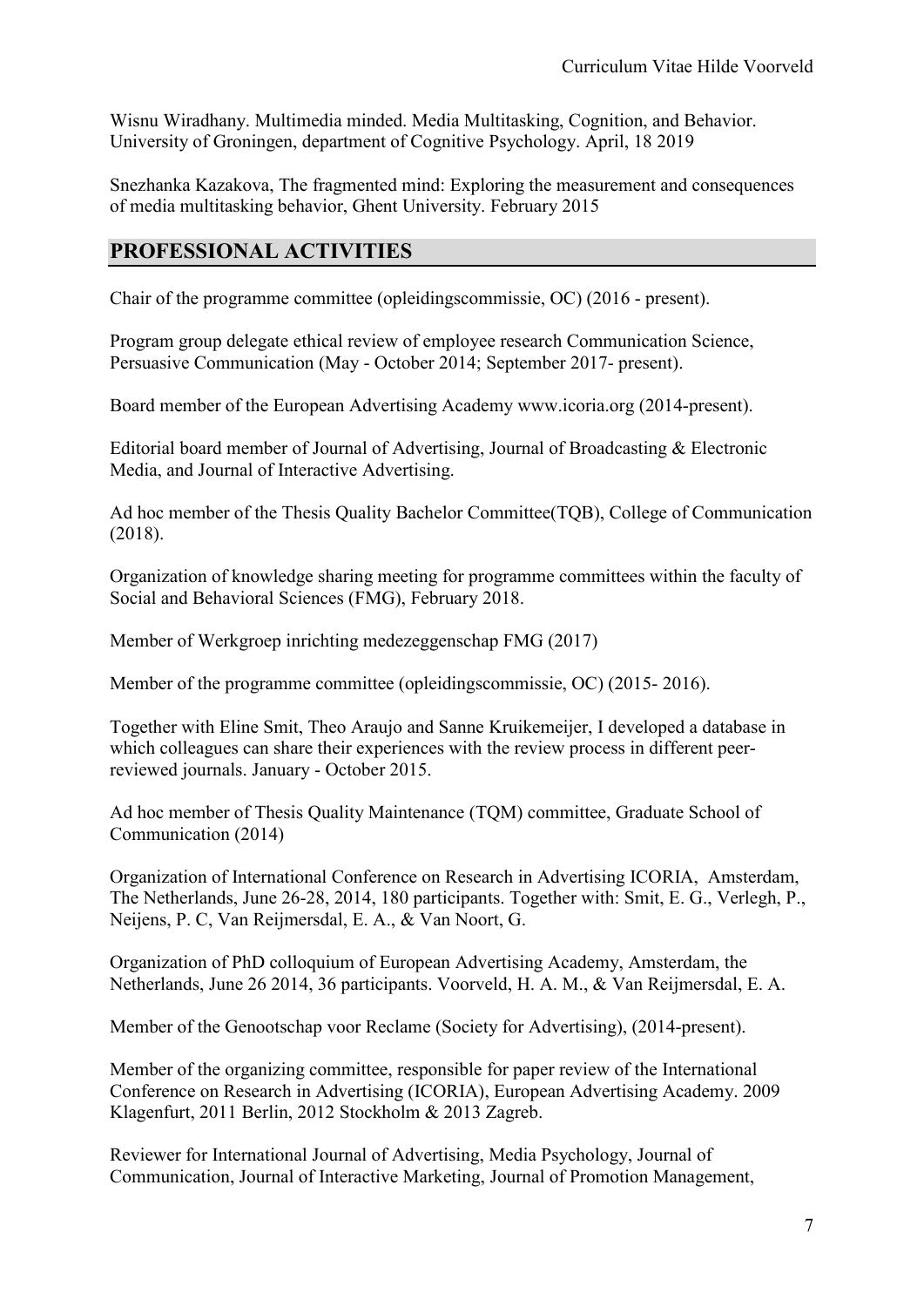Internet Research, New Media & Society, Journal of Marketing Communications, Journal of Business Research,

Reviewer for the conferences of the International Communication Association (ICA) and the European Advertising Academy (ICORIA).

Reviewer for FWO (Research Foundation Flanders), National Science Centre, Poland.

## **PUBLICATIONS**

#### *Journal Publications*

34 journal publications, 20 first-authored

- 1. Segijn, C. M., Araujo, T. B. **Voorveld, H. A. M**., & Smit, E. G. (in press). Related Multiscreening as a Strategy to Retain Audiences and Increase Persuasion during a Commercial Break. Journal of Broadcasting & Electronic Media
- 2. Rauwers, F., **Voorveld, H. A. M.,** & Neijens, P. C. (in press) Explaining Perceived Interactivity Effects on Attitudinal Responses: A Field Experiment on The Impact of External and Internal Communication Features in Digital Magazines" Journal of Media Psychology
- 3. **Voorveld, H. A. M.,** (2019) Brand Communication in Social Media: A Research Agenda. *Journal of Advertising*, 48 (1), 14-26.
- 4. **Voorveld, H. A. M.,** Araujo, T. B. Bernritter, S. F., Rietberg, E. & Vliegenthart, R. Brands on Facebook. *International Journal of Advertising, 37(5),* 785–805. https://doi.org/10.1080/02650487.2018.1454703
- 5. **Voorveld, H. A. M.,** van Noort, G., Muntinga, D. G., & Bronner, F. (2018). Engagement with social media and social media advertising: The differentiating role of platform type. *Journal of Advertising*, *47*(1), 38-54.
- 6. Rauwers, F., **Voorveld, H. A. M**., & Neijens, P. C (2018). Investigating the persuasive impact and underlying processes of interactive magazine ads in a real-life setting, *International Journal of Advertising,* 37(5), 806-827. DOI: 10.1080/02650487.2018.1470918.
- 7. **Voorveld, H. A. M.** (2018). Opportunities and challenges of personalized advertising. Editorial, virtual special issue *Journal of Interactive Advertising*. <http://explore.tandfonline.com/content/bes/jiad-vsi-on-personalized-advertising>
- 8. **Voorveld, H. A. M.** & Neijens, P. C. (equal contribution) (2018). Digital replica editions versus printed newspapers: Different reading styles? Different recall? *New Media & Society, 20*(2), 760-776 doi: 10.1177/1461444816670326
- 9. Segiin, C.M., **Voorveld, H. A. M., & Smit, E. G. (2017). How related multiscreening** could positively affect advertising outcomes. *Journal of Advertising. 46:*4, 455-472, DOI: 10.1080/00913367.2017.1372233
- 10. Segijn, C.M., **Voorveld, H. A. M.,** Vandeberg, L. & Smit, E. G. (2017). The Battle of the Screens: Unraveling Attention Allocation and Memory Effects When Multiscreening. *Human Communication Research, 3* (2), 295-314.
- 11. Segijn, C. M., **Voorveld, H. A. M.**, Vandeberg, L., Pennekamp, S. F., & Smit, E. G. (2017). *Insight into Everyday Media Use with Multiple Screens.* International Journal of Advertising. International Journal of Advertising, 36(5): 779-797, DOI: 10.1080/02650487.2017.1348042
- *12.* **Voorveld, H. A. M.,** Fakkert, M.S., & Van Reijmersdal, E. A. (2017). Materialistic Girls Watching a Materialistic World: Fashion TV Series and Women's Copy-Cat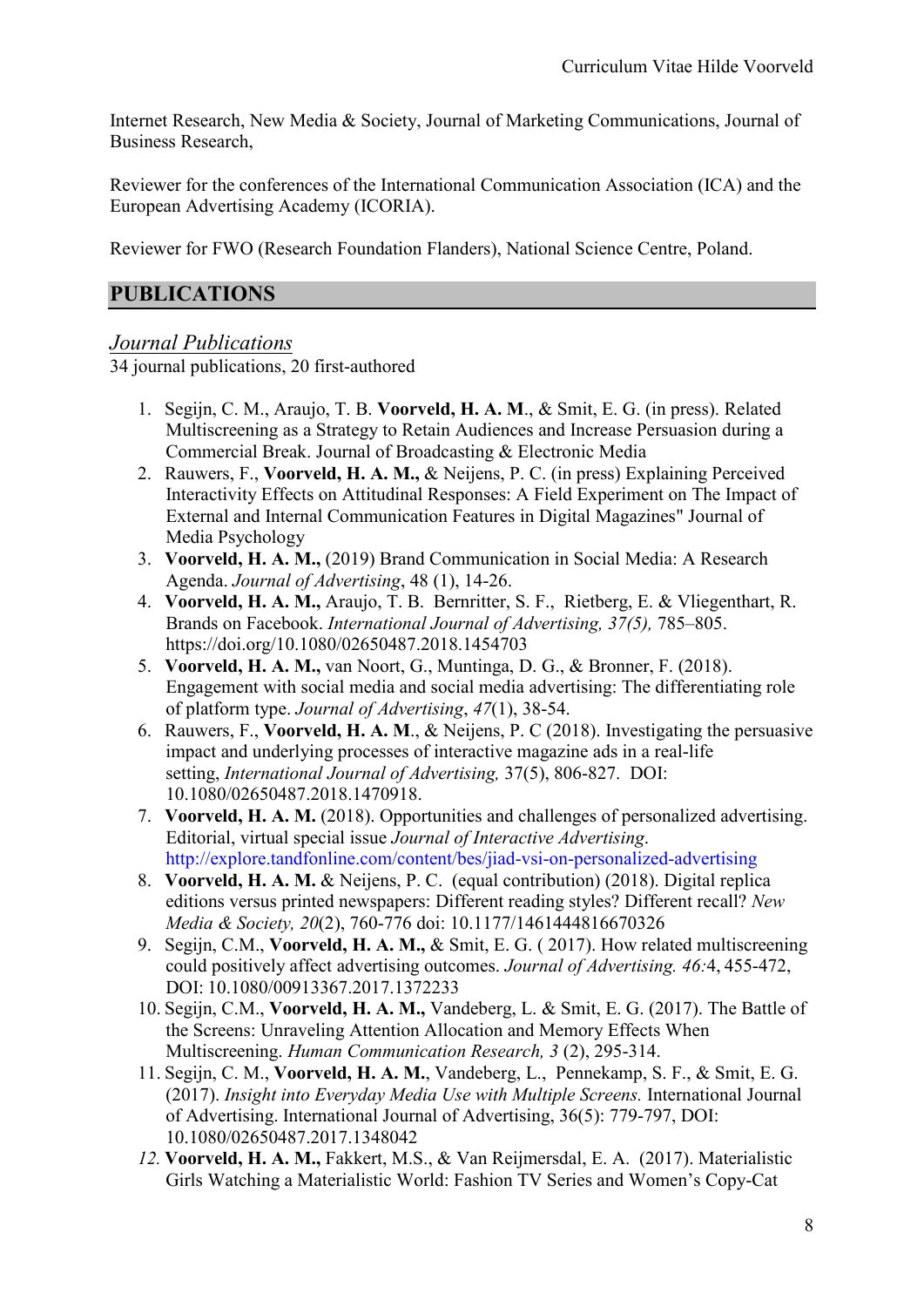Intentions*. Communications. The European Journal of Communication Research, 42*(2), 239-252.

- 13. **Voorveld, H. A. M**., Smit, E. G., Neijens, P. C., & Bronner, A. E. (2016). Consumers' cross-channel use in online and offline purchases. *Journal of Advertising Research, 56*(4). doi: 10.2501/JAR-2016-000
- 14. Segijn, C.M. **Voorveld, H. A. M**., & Smit, E. G. (2016). Multitasking with second screen media. The persuasive effects and underlying mechanisms of multiscreening. *Journal of Advertising, 45* (4), 391-402. doi: http://dx.doi.org/10.1080/00913367.2016.1172386
- 15. Rauwers, F., **Voorveld,** H. A. M., & Neijens, P. C. (2016). The effects of the integration of external and internal communication features in digital magazines on consumers' magazine attitude. *Computers in Human Behavior,* 61, 454-462.
- 16. Neijens, P. C. & **Voorveld, H. A. M.** (2015). Cross-platform advertising: Current practices and issues for the future*. Journal of Advertising Research,* 55 (3), 362-367. doi: 10.2501/JAR-2015-016
- 17. **Voorveld, H. A.M.,** & Viswanathan, V. (2015). An observational study on how situational factors influence media multitasking with TV: The role of genres, dayparts, and social viewing. *Media Psychology*, *18*(4), 499-526. doi:10.1080/15213269.2013.872038
- 18. Vandeberg, L., Murre, J. M. J., **Voorveld, H. A. M.** , & Smit, E. G. (2015). Dissociating explicit and implicit effects of cross-media advertising. *International Journal of Advertising 34*(5), 744-764. doi:10.1080/02650487.2015.1011023.
- 19. Limpf, N. & **Voorveld, H. A. M.** (2015). Mobile Location-Based Advertising: Information Privacy Concerns and the Acceptance of Mobile Location-Based Advertising*. Journal of Interactive Advertising, 15*(2), 111-123. doi: 10.1080/15252019.2015.1064795
- 20. **Voorveld, H. A. M.** & Valkenburg, S. M. (2015) The fit factor: The role of fit between ads in understanding cross-media synergy. *Journal of Advertising, 44* (3) 185-195. doi:10.1080/00913367.2014.977472
- 21. **Voorveld, H. A. M.** & Van Noort, G. (2014). Social media in advertising campaigns: Examining the effects on perceived persuasive intent, campaign and brand responses. *Journal of Creative Communications, 9*(3), 253- 268. doi:10.1177/0973258614545155
- 22. **Voorveld, H. A. M.,** Segijn, C. M., Ketelaar, P. & Smit, E. G. (2014). The prevalence and predictors of media multitasking across countries. *International Journal of Communication, 8*, 2755-277. Available at: <http://ijoc.org/index.php/ijoc/article/view/2556
- 23. Smit, E. G. Van Noort, G., & **Voorveld, H. A. M.** (2014). Coping with cookies: A study into online behavioural advertising amongst privacy concerned groups. *Computers in Human Behavior*, 32, 15-22, doi:10.1016/j.chb.2013.11.008
- 24. **Voorveld, H. A. M**., Van der Goot, M. (2013). Media multitasking across age groups: A diary study. *Journal of Broadcasting & Electronic Media. 57*(3), 392- 408. doi:10.1080/08838151.2013.816709
- 25. **Voorveld, H. A. M**., Van Noort, G. & Duijn, M. (2013). Building brands with interactivity. The role of prior brand usage in the relation between perceived website interactivity and brand responses. *Journal of Brand Management, 20*(7), 608-622. doi:10.1057/bm.2013.3
- 26. **Voorveld, H. A. M**., Neijens, P. C., Smit, E. G. Bronner, A. E. (2013). Developing an instrument to measure consumers' multimedia usage in the purchase process. *International Journal on Media Management, 15* (1) 43-65. doi:10.1080/14241277.2012.756815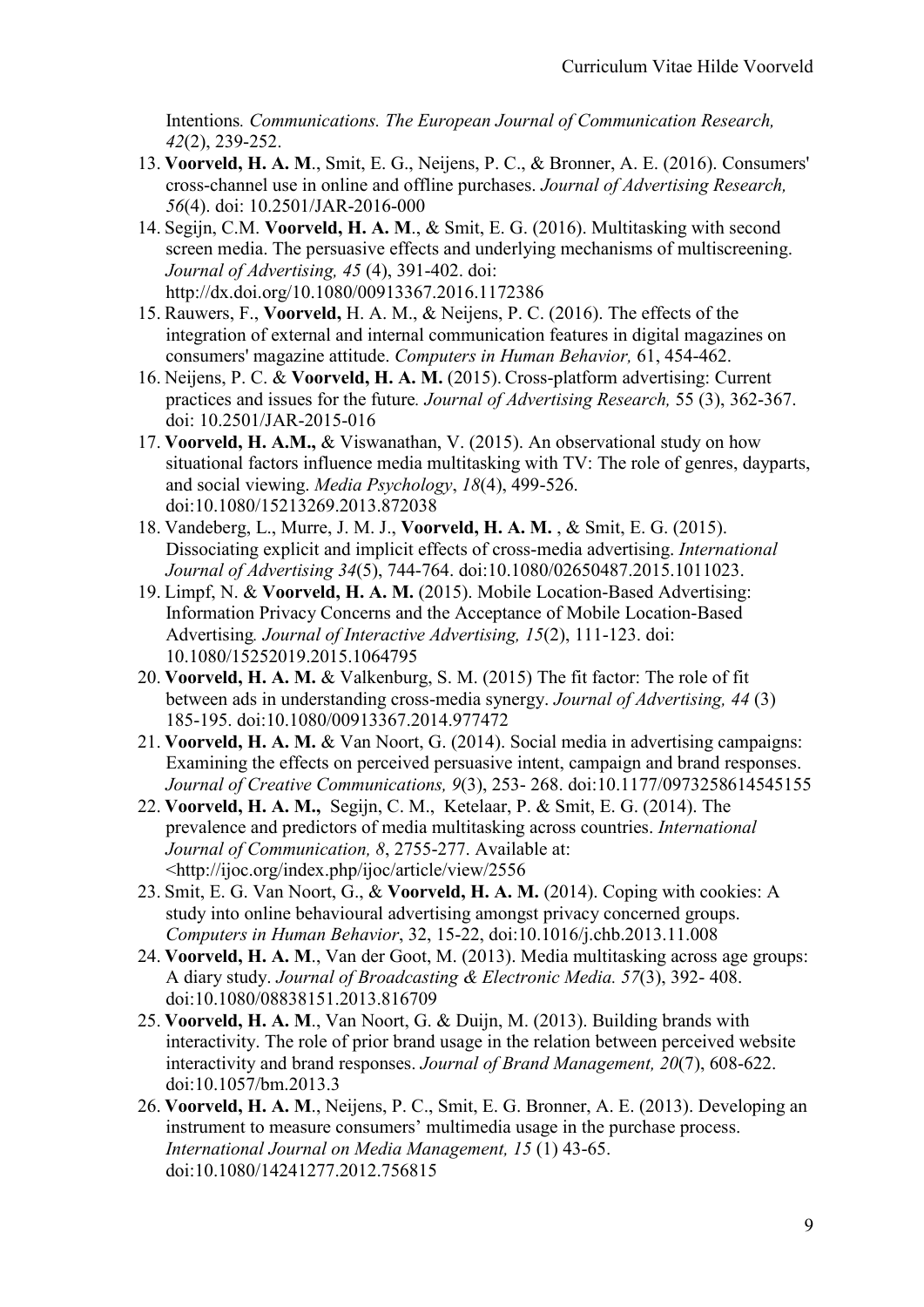- 27. Van Noort, G., & **Voorveld, H. A. M.**, & Van Reijmersdal E. A. (2012). Interactivity in brand websites: Affective and cognitive effects explained by consumers' online flow experience. *Journal of Interactive Marketing, 26*, 223-234. doi10.1016/j.intmar.2011.11.002
- 28. **Voorveld, H. A. M.**, Neijens, P. C., & Smit, E. G. (2012). The interacting role of media sequence and product involvement in cross-media campaigns*. Journal of Marketing Communications, 18* (3), 203-216. [doi:10.1080/13527266.2011.567457](http://dx.doi.org/10.1080/13527266.2011.567457)
- 29. **Voorveld. H. A. M.** (2011). Media multitasking and the effectiveness of combining online and radio advertising. *Computers in Human Behavior, 27*(November), 2200- 2206. doi:10.1016/j.chb.2011.06.016
- 30. **\*Voorveld, H. A. M.**, Neijens, P. C., & Smit, E. G. (2011). The relation between actual and perceived interactivity. What makes the websites of top global brands truly interactive? *Journal of Advertising, 40*(2), 77-92. doi:10.2753/JOA0091-3367400206. \* Ranked as among the ten most important papers on online advertising published in the journal.
- 31. **Voorveld, H. A. M.**, Neijens, P. C., & Smit, E. G. (2011). Opening the black box: Understanding cross-media effects. *Journal of Marketing Communications, 17*(2), 69- 85. doi:10.1080/13527260903160460
- *32.* **Voorveld, H. A. M.**, Neijens, P. C., & Smit, E. G. (2011). De relatie tussen objectieve en gepercipieerde interactiviteit van websites. [The relation between actual and perceived interactivity of websites]. *Tijdschrift voor Communicatiewetenschap, 39*(1), 4-20.
- 33. **Voorveld, H. A. M.**, Neijens, P. C., & Smit, E. G. (2010). The interactive authority of brand web sites: A new tool provides new insights. *Journal of Advertising Research, 50*(3), 292-304.
- 34. **\*Voorveld, H. A. M.**, Neijens, P. C., & Smit, E. G. (2009). Consumers' responses to brand websites: An interdisciplinary review. *Internet Research, 19*(5), 335-365. Outstanding Paper Award 2010. \* Best article of the year published in Internet Research

#### *Book Chapters*

22 chapters, 13 first-authored

- 1. Ischen, C., Araujo, T. B., **Voorveld, H. A. M**., van Noort, G., & Smit, E. G. (2019). *Privacy Concerns in a chatbot context*. Post-workshop proceedings as part of Springer LNCS
- 2. **Voorveld, H. A. M.,** van Noort, G., Muntinga, D. G., & Bronner, F. (2018). Beleving van social media en reclame op social media. In: Van Everdingen & Toepoel, V. (eds.) Digital advertising. Amsterdam: Markt Onderzoek Associatie MOA [Center for Information Based Decision Making & Marketing Research]
- 3. Smit, E.G., Segijn, C.M., Van de Giessen, W., Wottrich, V. M. Vandeberg, L., & **Voorveld, H. A. M.** (2017). Media Multitasking and the Role of Task Relevance in Background Advertising Processing. p. 197-212. In: Zabkar V., Eisend M. (eds) Advances in Advertising Research VIII. European Advertising Academy. Springer Gabler, Wiesbaden.
- 4. Eelen, J. Rauwers, F. Wottrich, V. M. **Voorveld, H. A. M**. & Van Noort, G. (2016). *Consumer responses to creative advertising: A literature review* In P. De Pelsmacker (ed.) Advertising in New Formats and Media: Current Research and Implications for Marketers. Emerald Publishing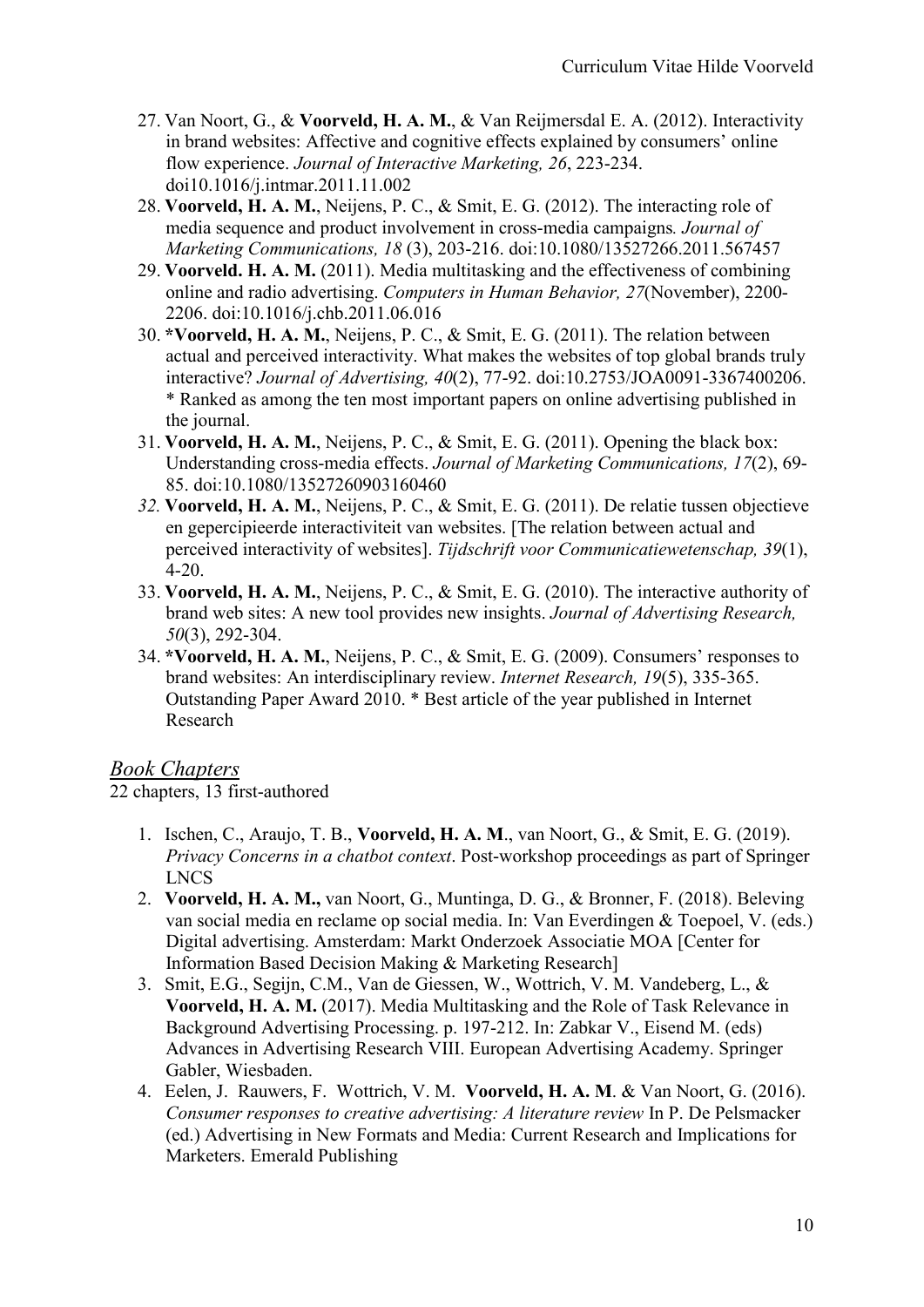- 5. Wottrich, V. M. & **Voorveld, H. A. M.** (2016). Creative vs. traditional media choice: Effects on word-of-mouth and purchase intention. In P. W. J. Verlegh, H. A. M. Voorveld, & M. Eisend (Eds.), *Advances in Advertising Research (Vol. VI). The Digital, the Classic, the Subtle and the Alternative* (pp. 325-335). Wiesbaden: Springer.
- 6. Viswanathan, V. & **Voorveld, H. A. M.** (2015). Media multitasking with television news: The interaction of content and audience factors. In I. B. Banks, P. De Pelsmacker, & S. Okazaki (Eds.), *EAA Advances in Advertising Research (Vol. V): Extending the Boundaries of Advertising* (pp. 129-141). Wiesbaden: Springer.
- *7.* Fakkert, M.S., **Voorveld, H. A. M.,** & Van Reijmersdal, E. A. (2015). Brand placements in fashion TV series. In I. B. Banks, P. De Pelsmacker, & S. Okazaki (Eds.), *EAA Advances in Advertising Research (Vol. V): Extending the Boundaries of Advertising (*pp. 217- 228). Wiesbaden: Springer.
- 8. **Voorveld, H. A. M**., Smit, E. G., Neijens, P. C., Segijn, C. & Bronner, A. E. (2014). Are online buyers driven by offline search? The role of online & offline media in the purchase process of different types of products (Abstract). In J. Huh, (Ed.), *The Proceedings of the 2014 Conference of the American Academy of Advertising* (pp. 68). ISBN 978-0-931030-48-2,
- 9. Smit, E. G., Van de Giessen, W., Vandeberg, L., & **Voorveld, H. A. M.** (2014). Advertising Effects in a media multitasking environment (Abstract). In J. Huh, (Ed.), *The Proceedings of the 2014 Conference of the American Academy of Advertising.* ISBN 978-0-931030-48-2,
- 10. Vandeberg, L., Murre, J. M. J., **Voorveld, H. A. M**. , & Smit, E. G (2014). Cross-Media Advertising Affects Explicit But Not Implicit Consumer Memory. *Advances in Consumer Research*, Vol. 42, 815
- 11. **Voorveld, H. A. M**., Valkenburg, S. M. (2013) Cross-media synergy: Exploring the role of the integration of ads in cross-media campaigns. In S. Rosengren & M. Dahlen (Eds.), *EAA Advances in Advertising Research (Vol. IV The Changing Roles of Advertising): Cutting Edge International Research (pp. 197-200). Wiesbaden:* Springer Gabler.
- 12. **Voorveld, H. A. M**., Smit, E. G, & Neijens, P. C. (2013). Brand promotion in an age of convergence: Cross media advertising. In S. Diehl & M. Karmasin (Eds.), *Media and Convergence Management* (pp. 117-133). Berlin Heidelberg: Springer
- 13. Van Noort, G. Smit, E. G. & **Voorveld, H. A. M.** (2013). The Online Behavioural Advertising Icon: Two User Studies. In S. Rosengren & M. Dahlen (Eds.), *EAA Advances in Advertising Research (Vol. IV The Changing Roles of Advertising): Cutting Edge International Research.* (pp 365-378). Wiesbaden: Springer Gabler.
- 14. **Voorveld, H. A. M.** (2013). Cross Tools and Cross Media Effects. In P. Moy (Ed.), *Oxford Bibliographies in Communication*. New York: Oxford University Press. doi: 10.1093/OBO/9780199756841-0125
- 15. Smit, E. G., Van Noort, G., & **Voorveld, H. A. M.** (2013). How privacy concerned groups cope with online behavioral advertising (Extended Abstract). In S-C Chu (Ed.), *The Proceedings of the 2013 Global Conference of the American Academy of Advertising*, ISBN 978-0-931030-46-8
- 16. **Voorveld, H. A. M.,** Van Noort, G., & Duijn, M. (2012). Moderating influences on interactivity effects. In: T. Langner & M. Eisend (Eds.), *EAA Advances in Advertising Research (Vol. 3): Cutting Edge International Research* (pp.163- 176). Wiesbaden: Gabler Verlag.
- 17. **Voorveld, H. A. M. ,** Smit, E. G., Neijens, P. C., & Bronner, A. E. (2012). Media guiding consumers across different stages of the purchase process (Extended abstract).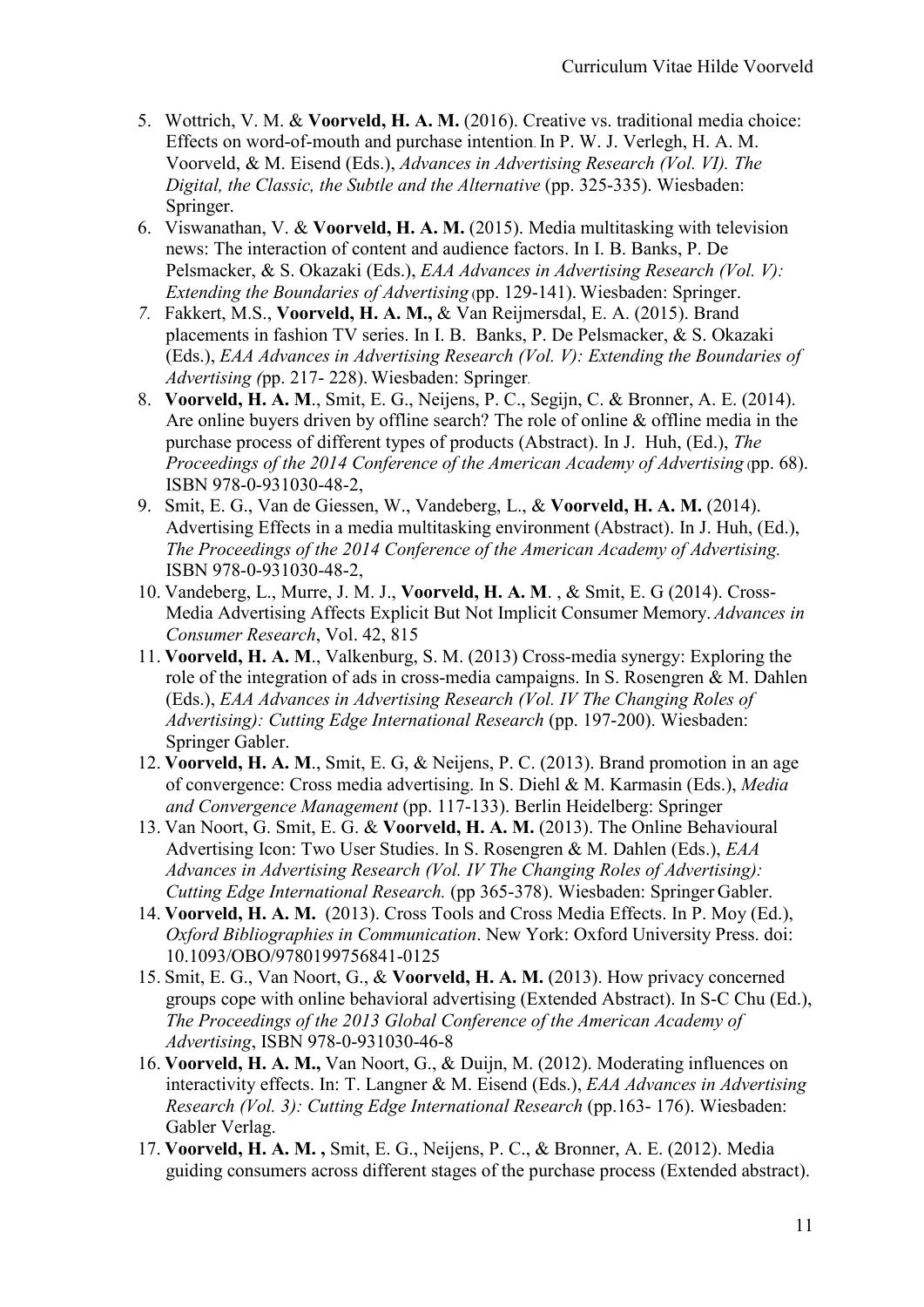In M. Morrison (Ed.), *The Proceedings of the 2012 Conference of the American Academy of Advertising* (pp. 30-31). ISBN: 978-0-931030-43-7.

- 18. **Voorveld, H. A. M.** , Smit, E. G., Neijens, P. C., & Bronner, A. E. (2012). Media guiding consumers across different stages of the purchase process (Abstract). In L. Robinson (Ed.), *Developments in Marketing Science: Proceedings of the Academy of Marketing Science* (p 90). ISBN 0-939783-39-8. doi: 10.1007/978-3-319-10912-1\_25
- 19. **Voorveld, H. A. M.**, Neijens, P. C., & Smit, E. G. (2011). De effectiviteit van crossmediacampagnes [The effectiveness of cross-media campaigns]. In A. E. Bronner, P. Dekker, E. De Leeuw, L. J. Paas, K. De Ruyter, A. Smidts & J. W. Wieringa (Eds.), *Ontwikkelingen in het Marktonderzoek* (pp 63-79). Haarlem: Markt Onderzoek Associatie, Spaar en Hout.
- *20.* **Voorveld, H. A. M.**, Neijens, P. C., & Smit, E. G. (2010). The perceived interactivity of top global brand websites and its determinants. In: R. Terlutter, S. Diehl, & S. Okazaki (Eds.), *EAA Advances in Advertising Research (Vol. 1): Cutting Edge International Research* (pp 217-233). Wiesbaden: Gabler Verlag.
- 21. **Voorveld, H. A. M.**, Neijens, P. C., & Smit, E. G. (2009). Brand website studies: An integrated literature review. In: P. de Pelsmacker, & N. Dens (Eds.), *Research in Advertising: Message, Medium, and Context* (pp. 201-211). Antwerpen: Garant.
- 22. **Voorveld, H. A. M**., Neijens, P. C., & Smit, E. G. (2010). Development of a coding instrument to measure interactivity of websites. *Advances in Consumer Research*, Vol. 37, 696.

#### *Work in progress (under review or R&R)*

**Voorveld, H. A. M.** & Araujo, T. B. (R&R) How social cues in virtual assistants influence concerns and persuasion: the role of voice and human name.

Segijn, C.M. & **Hilde Voorveld** (R&R) A First Step in Unravelling Synced Advertising Effectiveness.

Segijn, C.M., **Voorveld, H.A.M.** Vakeel, K (submitted)An eye-tracking study into synced advertising: the importance of ad sequence.

Ischen, C., Araujo, T. B., van Noort, G., **Voorveld, H. A. M.,** & Smit, E.G. (under review). Making conversation? The role of entity, interactivity, and experiential perceptions in conversational agent persuasion

#### *Dissertation*

**Voorveld, H. A. M.** (2010). *Websites in Brand Communication: Interactivity and Cross-Media Effects*. Doctoral dissertation. University of Amsterdam, Amsterdam.

# *(Edited) Book*

- Verlegh, P. W. J., **Voorveld, H. A. M.**, & Eisend, M. (Eds.). (2016). *Advances in Advertising Research (Vol. VI). The Digital, the Classic, the Subtle and the Alternative*. Wiesbaden: Springer Gabler. doi: 10.1007/978-3-658-10558-7
- Meijers, M. Eelen, J. & **Voorveld, H. A. M.** (2016). Creative Media Advertising. Amsterdam: **SWOCC**

**Voorveld, H. A. M.** (2016). Mediaorkestratie. Amsterdam: SWOCC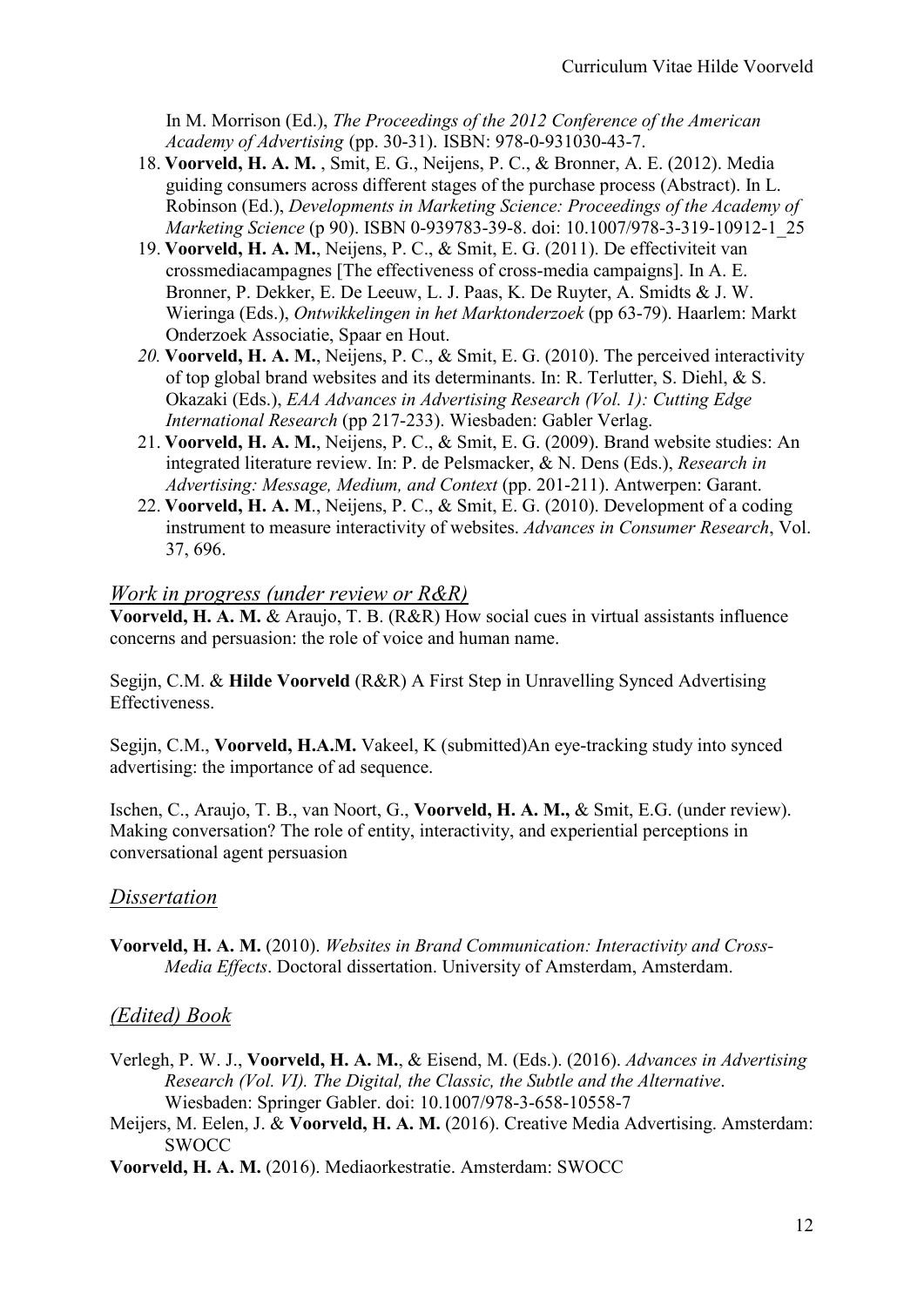#### *Professional/ Popular Press*

- **Voorveld, H. A. M.** (2018). Beleving van sociale media. *Communicatie Intelligence*
- **Voorveld, H. A. M.** (2018). Hoe zorg je voor meer engagement met jouw socialmediacontent? *Adformatie.* 21 August 2018
- **Voorveld, H. A. M.** (2018). Hoe zorg je voor meer engagement met jouw social media content? *SWOCC.* 14 August 2018.
- **Voorveld, H. A. M**. (2018). Offline media stimuleren engagement van Facebookmerkpagina's. *Emerce.* 5 June 2018
- Meijers, M. Eelen, J. & **Voorveld, H. A. M.** (2016). Creative Media Advertising. Amsterdam: **SWOCC**
- **Voorveld, H. A. M**. (2016). Win meer dan een award met Creative Media Advertising. *Frankwatching* [https://www.frankwatching.com/archive/2016/11/23/win-meer-dan](https://www.frankwatching.com/archive/2016/11/23/win-meer-dan-een-award-met-creative-media-advertising-onderzoek/)[een-award-met-creative-media-advertising-onderzoek/](https://www.frankwatching.com/archive/2016/11/23/win-meer-dan-een-award-met-creative-media-advertising-onderzoek/)
- **Voorveld, H. A. M.** (2016). Mediaorkestratie. Amsterdam: SWOCC
- **Voorveld, H. A. M.** (2016). Socialmediabelevingsonderzoek. Amsterdam: SWOCC
- **Voorveld, H. A. M.** (2016). Merkcommunicatie voor de consumer journey. *Clou magazine for marketing research & digital analytics*, May p. 36
- **Voorveld, H. A. M.** (2016). Merken op social media: niet alleen bereik, maar ook beleving van belang. *Marketingfacts* 31 maart 2016
- **Voorveld. H. A. M.** (2016). Geen eenheidsworst in de sociale arena. *Marketing rendement* 6- 2016, p 4-5.
- **Voorveld. H. A. M.** (2016). Mediaorkestratie: Elke reclameboodschap op het best passende mediaplatform. *Tekstblad, 5/6*, 26-29.
- **Voorveld. H. A. M.** (2014). *Cross-media advertising. Key learnings* (Report for Sanoma). Amsterdam: ASCoR.
- **Voorveld. H. A. M.** (2009). Motivaties voor het bezoeken van brand websites (Six reports for: TNT post, Grolsch, RWE, WE, Eneco, & Innocent). Amsterdam: ASCoR.

#### *Invited Lectures*

- **Voorveld, H. A. M.** 2019 The hidden influence of algorithmic persuasion. Invited lecture for Consumption, Culture and Commerce group at the Department of Marketing & Management, University of Southern Denmark, Odense.
- **Voorveld, H. A. M.** 2019 The hidden influence of algorithmic persuasion. Invited lecture for Marketing Communication Masters Course at the Department of Marketing & Management, University of Southern Denmark, Odense.
- **Voorveld, H. A. M.** (2019, June). *Managing your supervisors*. Presentation at PhD colloquium of the European Advertising Academy, Krems, Austria.
- **Voorveld, H. A. M.** (2018, April 26<sup>th</sup>) Engagement with social media and social media advertising: The differentiating role of platform type Symposium Digital Advertising. Center for Information Based Decision Making & Marketing Research
- **Voorveld, H. A. M.** (2017, November, 2018 April, 2019 May). Mediaorkestratie. Masterclass Digital Marketing & Communicatie. Amsterdam Advanced Graduate **School**
- **Voorveld, H. A. M.** (2017, June). *Managing your supervisors*. Presentation at PhD colloquium of the European Advertising Academy, Ghent.
- **Voorveld, H. A. M**. (2017, May). Mediaorkestratie. Event voor Cultuurmarketing
- **Voorveld, H. A. M.** (2016). Mediaorkestratie. Boekpresentatie SWOCC
- **Voorveld, H. A. M.** (2016). Socialmediabelevingsonderzoek. Presentatie voor SWOCC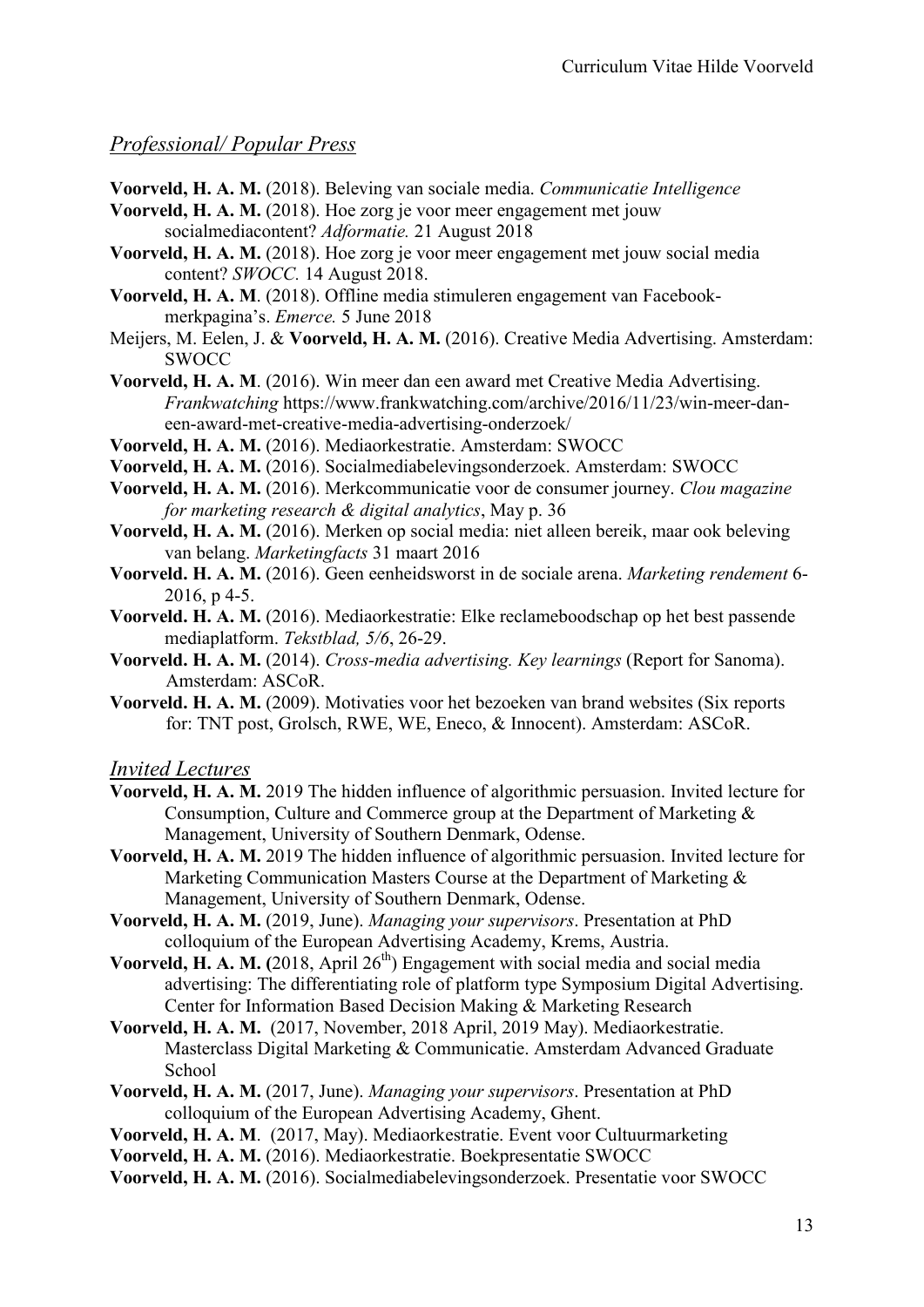- **Voorveld, H. A. M.** (2014, January). De Toekomst van het Marketing Communicatie vakgebied. Invited talk at Jonge Haan verkiezing,
- **Voorveld, H. A. M.** (2012, January). Crossmedia synergie. Invited lecture held at Post-HBO customer media.
- **Voorveld. H. A. M.** (2011, September). Media multitasking en de effectiviteit van crossmedia campagnes. Invited talk at a symposium of SWOCC (Foundation for fundamental research on commercial communication).
- **Voorveld, H. A. M.** (2010, February). *Websites in brand communication: Interactivity and cross-media effects.* Invited talk at UX University, a group of practitioners working in the field of internet and marketing.

#### *Presentations at Academic Conferences*

60+ conference presentations:

- Ischen, C., Araujo, T. B., **Voorveld, H. A. M**., van Noort, G., & Smit, E. G. (2019). *Privacy Concerns in a chatbot context*. Pre-print of full paper presented at CONVERSATIONS 2019 - an international workshop on chatbot research, November19-20, Amsterdam, the Netherlands. The final version of the paper will be published in the post-workshop proceedings as part of Springer LNCS
- Ischen, C., & Araujo, T. B., Van Noort, G. **Voorveld, H.A.M.** & Smit, E.G. (2019). *How important is agency? The persuasive consequences of interacting with a chatbot as a new entity*. Paper presented at Human-Machine Communication Pre-Conference of the International Communication Association (ICA), Washington, D.C., United States. **S**
- **Voorveld, H. A. M**., & Araujo, T. B. (2019)"Persuasion via Virtual Assistants: The Influence of Voice and Human Name on Concerns and Persuasive Outcomes" Paper presented at Human-Machine Communication Pre-Conference of the International Communication Association (ICA), Washington, D.C., United States.
- Segijn, C. M., **Voorveld, H. A. M.,** & Vakeel, K. A (2019, June). *An eye-tracking study into synced advertising: the importance of ad sequence.* Paper presented at the International Conference on Research in Advertising, Krems, Austria. [Nominated for best paper award]
- **Voorveld, H. A. M.,** Araujo, T. B. (2018, June). *Persuasion via virtual assistants: The influence of modality and human name on persuasion knowledge, concerns and persuasive outcomes.* International Conference on Research in Advertising, Valencia.
- **Voorveld, H. A. M.,** Araujo, T. B. Bernritter, S. F., Rietberg, E. & Vliegenthart, R. (2018, March). *Offline Advertising as a Driver of Consumers' Online Brand Engagement on Social Media.* Paper presented at the Conference of the American Academy of Advertising, New York.
- Segijn, C. M., Araujo, T. B. **Voorveld, H. A. M.** & Smit, E. G. (2018, March). *The Positive Effect of Related Tweeting During a Live Television Show on Advertising Effectiveness*. Paper presented at the Conference of the American Academy of Advertising, New York.
- Rauwers, F., **Voorveld, H. A. M.,** & Neijens, P. C. (2017, June). *Digital Magazine Advertising: Investigating The Persuasive Impact And Underlying Mechanisms Of Ad Interactivity In A Real-Life Setting.* International Conference on Research in Advertising, Ghent.
- Segijn, C.M. Araujo, T. B., Voorveld, H. A. M., & Smit, E. G. (2017, June). *Multiscreening In Real-Life.* International Conference on Research in Advertising, Ghent.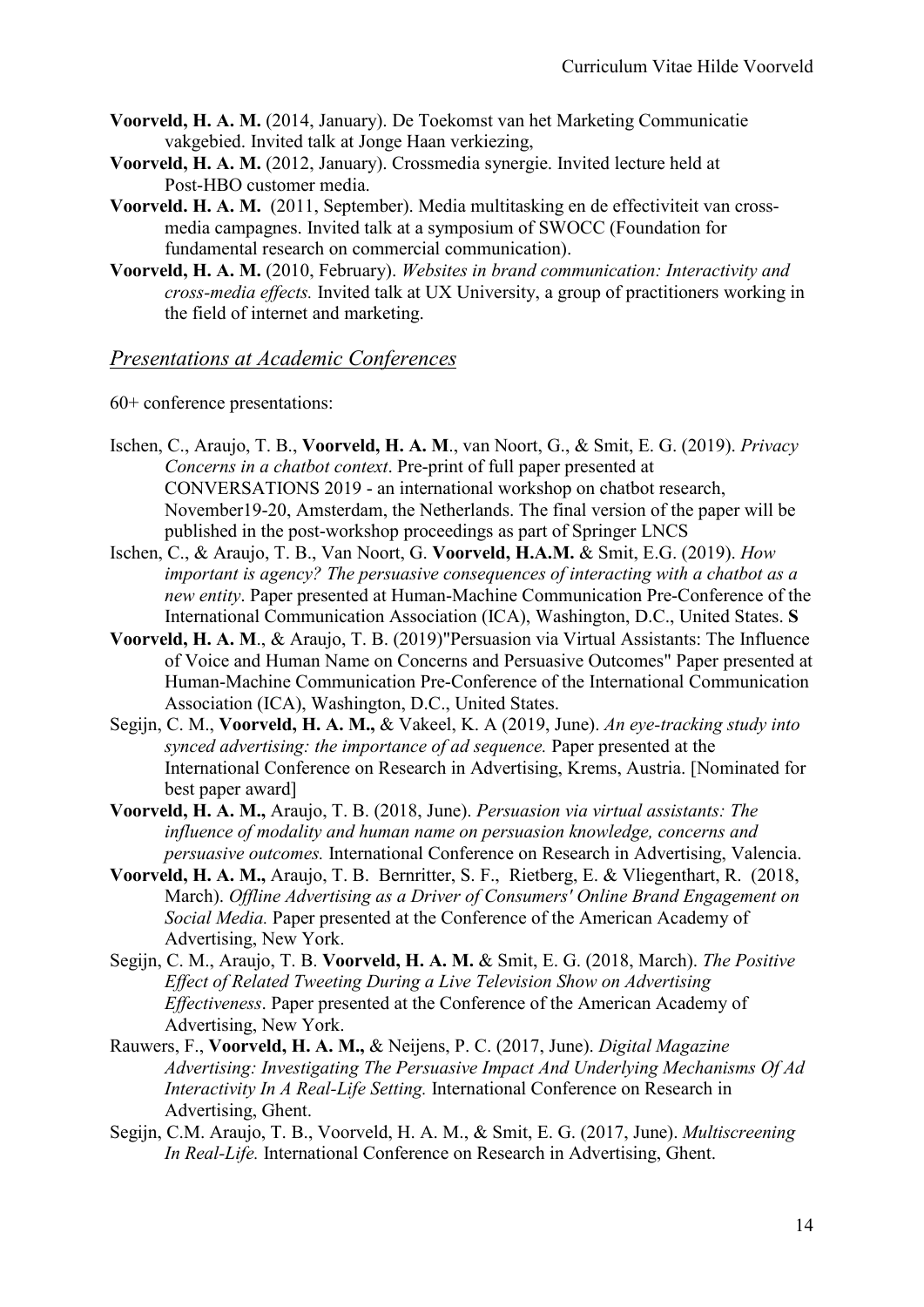- **Voorveld, H. A. M.,** Araujo, T. B. Bernritter, S. F., Rietberg, E. & Vliegenthart, R. (2017, June). *Cross media Effects on Consumer Engagement on Facebook: The Differential Effects of Advertising Spend*. International Conference on Research in Advertising, Ghent, 2017.
- **Voorveld, H. A. M.,** van Noort, G. Muntinga, D. G. & Bronner, F. (2016) *Social media experiences and appreciation for brand communication. The differentiating role of type of platform*. Paper presented at the International Conference of Research in Advertising. Ljubljana, Slovenia.
- Segijn, C. M., **Voorveld, H. A. M. ,** & Smit, E. G. (2015, July). *The Persuasive Effects and Underlying Mechanisms of Multitasking with Second Screen Media*. Paper presented at the International Conference of Research in Advertising. London, UK.
- Van Noort, G. , **Voorveld, H. A. M.** Wottrich, V. & Smit, E. G. (2015, July). *Online behavioral advertising and cookie practices: Do educational programs empower consumers?* Paper presented at the International Conference of Research in Advertising. London, UK.
- Segijn, C. M., **Voorveld, H. A. M.** , & Smit, E. G. (2015, May). *The Persuasive Effects and Underlying Mechanisms of Multitasking With Second Screen Media*. Paper presented at the Annual Conference of the International Communication Association, Puerto Rico
- Segijn, C. M., **Voorveld, H. A. M.** & Smit, E. G. (2015). *Multitasking with second screen media. The persuasive effects and underlying mechanisms of multiscreening*. In M.R. Nelson (Ed.), The Proceedings of the 2015 Conference of the American Academy of Advertising (pp. 114). Chicago, USA.
- **Voorveld, H. A. M.** & Neijens, P. C. (2015, February). *Do readers learn more or less from digital newspapers on tablets? A comparison of paper and digital newspaper reading and its effects* Paper presented at the annual convention of the Netherlands School of Communication Research, Antwerp.
- Segijn, C. M. **Voorveld, H. A. M.,** & Smit, E. G. (2015, February). *The Persuasive Effects and Underlying Mechanisms of Multitasking with Second Screen Media.* Paper presented at the annual convention of the Netherlands School of Communication Research, Antwerp.
- Wottrich, V. M., Van Noort, G. **Voorveld, H. A. M.** , & Smit, E. G. (2015, February). *"I agree"; The effect of consumer educational programs on knowledge and privacy concerns with respect to advertising targeting and cookie regulations*. Paper presented at the annual convention of the Netherlands School of Communication Research, Antwerp.
- Wottrich, V. M., van Noort, G., **Voorveld, H. A. M.** & Smit, E. G. (2015*). "I agree": The effect of consumer educational programs on consumer perceptions of online behavioral advertising and cookies.* Paper presented at the Amsterdam Privacy Conference, Amsterdam, The Netherlands.
- Vandeberg, L., Murre, J. M. J., **Voorveld, H. A. M.** ,& Smit, E. G. (2014, October). *Crossmedia advertising affects explicit but not implicit consumer memory.* Paper presented at the North American Conference of the Association for Consumer Research, Baltimore, MD.
- **Voorveld, H. A. M.** (2014, June). *Managing your supervisors*. Presentation at PhD colloquium of the European Advertising Academy, Amsterdam.
- Wottrich, V. M. & **Voorveld, H. A. M.** (2014, June). *Advertisers go creative! The effect of creative media choice on consumers' word-of-mouth and purchase intention.* Paper presented at the International Conference on Research in Advertising, European Advertising Academy, Amsterdam.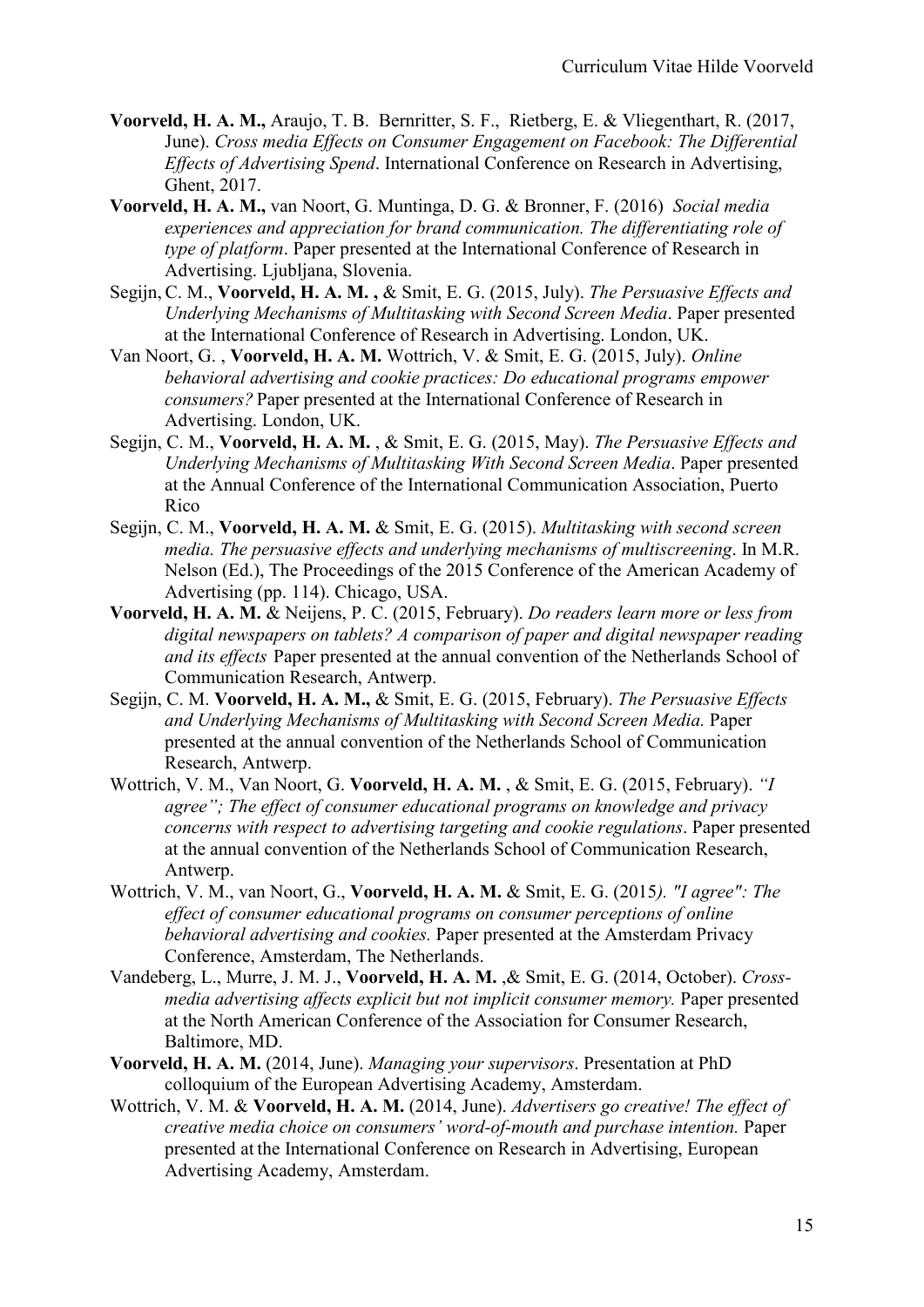- **Voorveld, H. A. M**., Segijn, C. M., Ketelaar, P. & Smit, E. G. (2014, May). *Media Multitasking Across Countries*. Paper presented at Paper presented at the Annual Conference of the International Communication Association, Seattle.
- **Voorveld, H. A. M.,** Smit, E. G., Neijens, P. C., Segijn, C. & Bronner, A. E. (2014, March), *Are online buyers driven by offline search? The role of online & offline media in the purchase process of different types of products*. Paper presented at the Conference of the American Academy of Advertising, Atlanta.
- Smit, E. G., Van de Giessen, W., Vandeberg, L., & **Voorveld, H. A. M.** (2014, March), *Advertising Effects in a media multitasking environment*. Paper presented at the Conference of the American Academy of Advertising, Atlanta,
- Vandeberg, L. Murre, J. **Voorveld, H. A. M**., & Smit, E. G. (2014, February). *Effects of cross-media advertising: Explicit versus implicit measures*. Paper presented at the annual convention of the Netherlands School of Communication Research, Wageningen.
- **Voorveld, H. A. M**., Segijn, C. M., Ketelaar, P. & Smit, E. G. (2014, February). *Investigating the prevalence and predictors of media multitasking across countries*. Paper presented at the annual convention of the Netherlands School of Communication Research, Wageningen.
- Vandeberg, L. Murre, J. **Voorveld, H. A. M**., & Smit, E. G. (2013, December). *Explicit and implicit brand memory and evaluation in cross-media advertising.* Paper presented at Winter conference of Dutch Psychonomic Society, Egmond aan Zee.
- Voorveld, H. A. M., & Viswanathan, V. (2013, June). *Observing how people multitask when watching different television genres.* Paper presented at the International Conference on Research in Advertising, European Advertising Academy, Zagreb.
- Vandeberg, L. Murre, J. Voorveld, H. A. M., & Smit, E. G. (2013, June). *The effects of crossmedia advertising on conscious and unconscious memory and brand choice.* Paper presented at the International Conference on Research in Advertising, European Advertising Academy, Zagreb.
- Voorveld, H. A. M., Fakkert, M-S., & Van Reijmersdal E. A. (2013, June). *How materialistic women's copy-cat behavior is influences by viewing fashion TV series.* Paper presented at the International Conference on Research in Advertising, European Advertising Academy, Zagreb.
- Smit, E. G., Van Noort, G., & **Voorveld, H. A. M.** (2013, May).*How privacy concerned groups cope with online behavioral advertising.* Paper presented at the Global Conference of the American Academy of Advertising, Honolulu.
- Van de Giessen, W., Smit, E. G., & **Voorveld, H. A. M.** (2013, February). *"Background Noise". A study on the processing of radio advertising while media multitasking.* Paper presented at the annual convention of the Netherlands School of Communication Research, Rotterdam.
- Van Noort, G. , Smit, E. G., & **Voorveld, H. A. M.** (2013, February). *Disclosing online behavioral advertising: effects of the cookie-icon.* Paper presented at the annual convention of the Netherlands School of Communication Research, Rotterdam.
- Smit, E. G. & **Voorveld, H. A. M**. Van Noort, G., (2013, February). *Online behavioural advertising: do we know how to cope?* Paper presented at the annual convention of the Netherlands School of Communication Research, Rotterdam.
- Smit, E. G. & **Voorveld, H. A. M**. Van Noort, G., & Roosendaal, A. (2012, October) *Online Behavioural Advertising: Do We Know How to Cope?* Paper presented at Amsterdam Privacy Conference, Amsterdam
- Van Noort, G., Smit, E. G., Van Doodewaard, J. Van Tijn, S. & **Voorveld, H. A. M.** (2012, October). *Fortune Cookies? The Effectiveness of the 'Cookie-Icon' as a Warning for*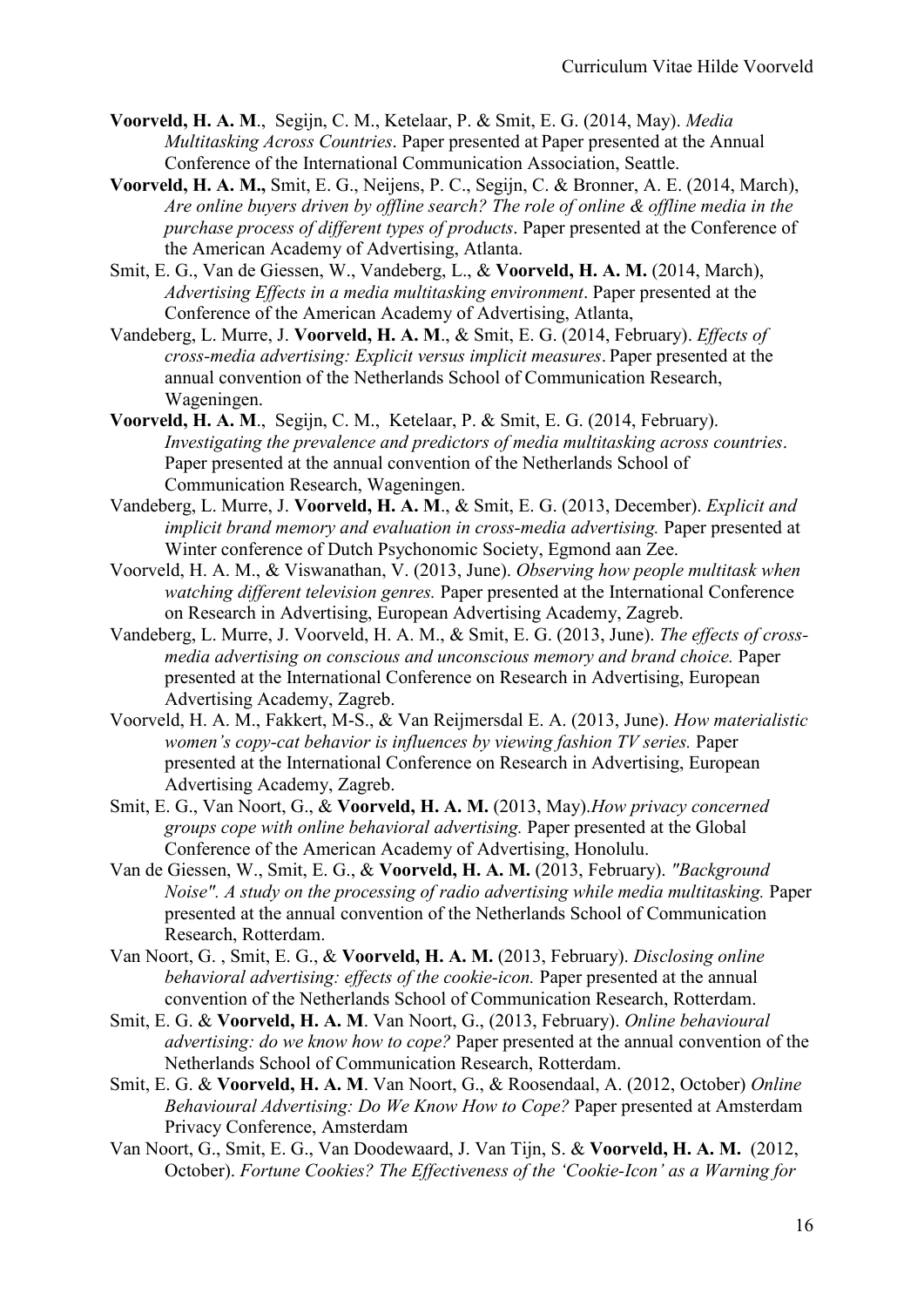*Behavioural Advertising*. Paper presented at Amsterdam Privacy Conference, Amsterdam

- **Voorveld, H. A. M.** & Valkenburg, S. M. (2012, June*). The Fit Factor: The Role of Fit between Ads in Understanding Cross-Media Synergy*. Paper presented at the International Conference on Research in Advertising, European Advertising Academy, Stockholm.
- **Voorveld, H. A. M**., Bronner, A. E., Neijens, P. C. & Smit, E. G (2012, June). *A new instrument to measure crossmedia consumer behavior in the purchase process.* Paper presented at the International Conference on Research in Advertising, European Advertising Academy, Stockholm.
- Van Noort, G., Smit, E. G. & **Voorveld, H. A. M**. *Effects of disclosing online behavioral advertising*. Paper presented at the International Conference on Research in Advertising, European Advertising Academy, Stockholm.
- **Voorveld, H. A. M**., Bronner, A. E., Neijens, P. C. & Smit, E. G. (2012, May). *Media guiding consumers across different stages of the purchase process.* Paper presented at the Conference of the Academy of Marketing Science AMS, New Orleans.
- **Voorveld, H. A. M**., Bronner, A. E., Neijens, P. C. & Smit, E. G. (2012, March). *Media guiding consumers across different stages of the purchase process.* Paper presented at the Conference of the American Academy of Advertising, Myrtle Beach, SC.
- **Voorveld, H. A. M.** & Van der Goot, M. (2012, February). *Media multitasking across age groups.* Paper presented at the annual convention of the Netherlands School of Communication Research, Leuven.
- **Voorveld, H. A. M**., Van Noort, G. & Duijn, M. (2011, June). *Building brands with interactive websites? The influence of perceived interactivity and prior brand experience on brand relationship and brand image.* Paper presented at the International Conference on Research in Advertising, European Advertising Academy, Berlin
- Van Noort, G., & **Voorveld, H. A. M.**, (2011, June). *Social media in multimedia campaigns: Examining the effect on perceived persuasive intent, brand and campaign responses*. Paper presented at the International Conference on Research in Advertising, European Advertising Academy, Berlin
- **Voorveld. H. A. M.** (2011, May). *The effectiveness of cross-media advertising during simultaneous media exposure: Combining online and radio advertisements.* Paper presented at the 61th Annual Conference of the International Communication Association, Boston.
- **Voorveld, H. A. M.** & Van Steenbergen, N. (2011, February). *The effectiveness of crossmedia advertising under simultaneous media exposure.* Paper presented at the annual convention of the Netherlands School of Communication Research, Enschede.
- **Voorveld, H. A. M.**, Neijens, P. C., & Smit, E. G (2010, June). *The role of media sequence and involvement in cross-media campaigns.* Paper presented at the 60th Annual Conference of the International Communication Association, Singapore.
- **Voorveld, H. A. M.**, Neijens, P. C., & Smit, E. G (2010, June). *Exploring the link between objectively and subjectively assessed interactivity on global brand websites .* Paper presented at the 60th Annual Conference of the International Communication Association, Singapore.
- Van Noort, G., & **Voorveld, H. A. M.**, & Van Reijmersdal E.A (2010, June). *Website interactivity effects explained by consumers' online flow experience.* Paper presented at the 60th Annual Conference of the International Communication Association, Singapore.